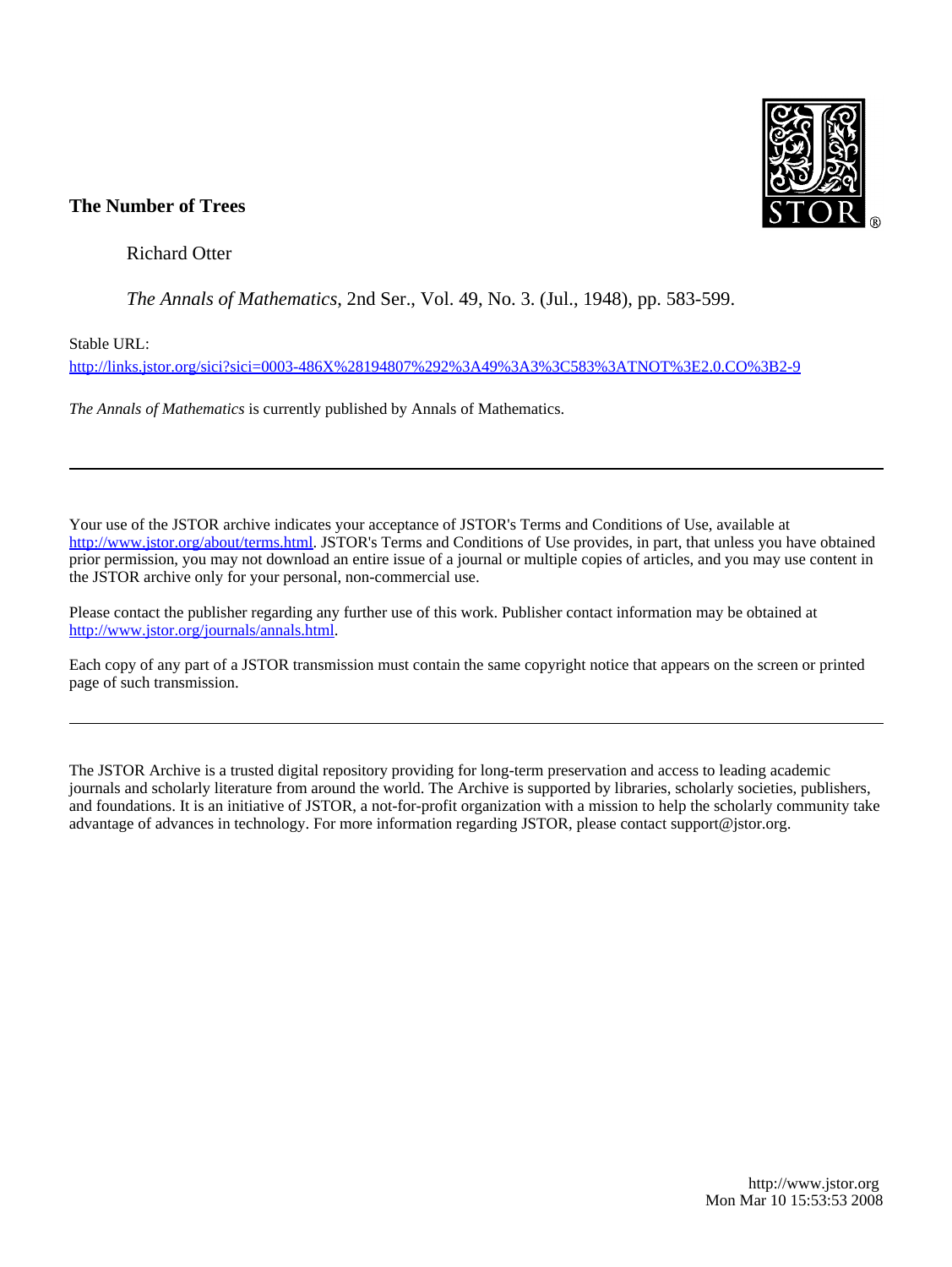## **THE NUMBER OF TREES**

#### **RICHARD OTTER'**

### (Received June **10, 1947)**

The mathematical theory of trees was first discussed by Cayley in 1857 (1). He was successful in finding recursion formulas for counting the number of trees or rooted trees having a finite number of vertices, where the number of branches at a vertex was not limited. Cayley also recognized the possibility of studying the chemical problem of isomers by making use of the notion of a tree, although a restriction on the number of branches that may occur at a vertex is necessary for the solution of this problem. In 1931 Henze and Blair **(2)** developed recursion formulas for counting the number of trees or rooted trees having the same finite number of vertices, where the number of branches at a vertex was allowed to be at most four, except for a root vertex, which was allowed to have at most three branches. This was the first solution to a problem of isomers in chemistry. The number of such trees with  $n$  vertices is precisely the same as the number of structurally isomeric, aliphatic hydrocarbons, i.e. the compounds of the molecular formula  $C_nH_{2n+2}$ . The number of such rooted trees with *n* vertices is precisely the same as the number of structurally isomeric, mono-substituted, aliphatic hydrocarbons, i.e. the compounds of the molecular formula  $C_nH_{2n+1}X$ , where X represents any chemical radical or atom different from hydrogen.

In his classic publication in 1937 G. Polya (3) developed a powerful method for treating the symmetries of certain types of geometrical configurations under a given permutation group. Using as generating functions, power series whose coefficients represent the number of different possible configurations with respect to this permutation group, methods were developed which yield functional equations for these generating functions. These functional equations contain implicitly recursion formulas for determining the coefficients and his analysis of the functional equations resulted in asymptotic expressions for the coefficients. In particular, Polya studied many problems of interest to chemists, obtaining the recursion formulas of Henze and Blair, and Cayley; but he also solved a wealth of other problems connected with chemical isomers. Although, in his publication Polya restricts himself to counting those trees and rooted trees which are of foremost interest to chemists, it is clear that his methods permit generalization to the counting of trees and rooted trees in the cases we have covered. But it is not apparent that his methods of analysis of the generating functions can be generalized to yield asymptotic values.

It seems, however, that although the machinery he has set up is powerful for the solution of some very general problems in symmetries of geometrical configurations, much of it is superfluous for the treatment of trees or of rooted trees

**<sup>1</sup>**The author wishes to express his gratitude to Professor E. Artin for the suggestion of this problem and for his encouraging help toward its solution.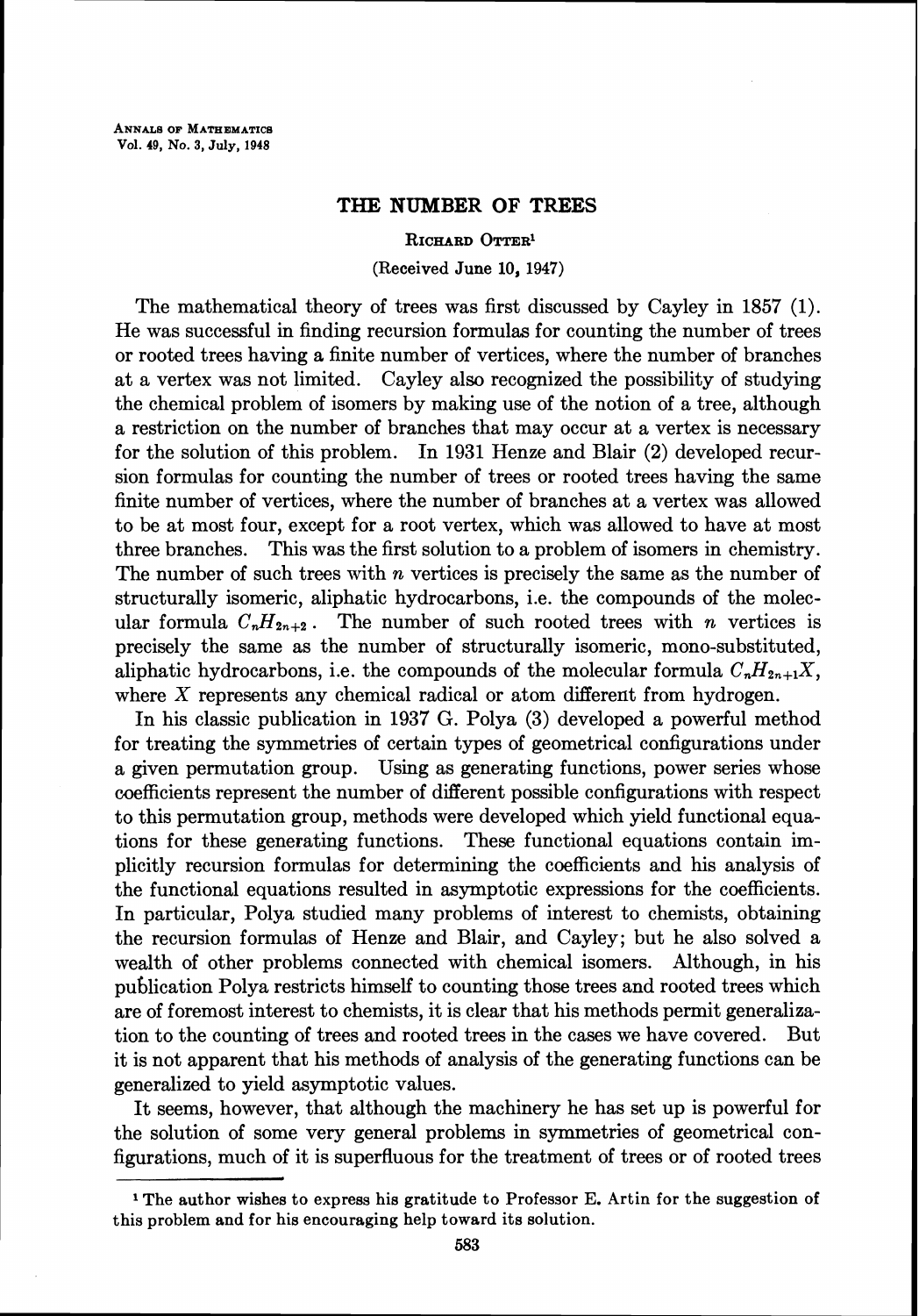alone. Accordingly, in this paper purely combinatorial methods are employed for the developing of relations between the generating functions. These methods enable one to study some general problems concerning the number of trees and of rooted trees and to find recursion formulas for counting these objects. Furthermore, the method used here for the counting of trees is new and interesting and considerably simpler than the methods used in the past. Also, general methods of analysis have been found which yield asymptotic values for the coefficients involved in each of the generating functions studied.

By a tree we shall mean any finite, connected, one-dimensional complex, without cycles. By a vertex we shall mean an end point of a line segment occurring in the tree. (Thus a point is considered as vertex even if only one or two line segments contain it as end point.) By a rooted tree we shall mean any tree in which exactly one vertex, called the root, is distinguished from all the other vertices in the tree. By the *ramification number* of a vertex we shall mean the number of line segments which have that vertex in common.

We shall call two trees,  $T$  and  $T'$ , homeomorphic if and only if there is a one-toone, bi-continuous transformation of  $T$  onto  $T'$ , which maps the vertices of  $T$ onto vertices of T' and conversely. We shall call two rooted trees homeomorphic if and only if they are homeomorphic as trees in such a way that the root of one tree is mapped onto the root of the other and conversely.

Given a rooted tree T, then by removing an open line segment at the root of T, we split T into two parts. The part B which does not contain the root is called a *branch* of  $T$ . The removed line segment belongs to two vertices; one is the root of T, the other is a vertex of B. We consider B as rooted tree by designating this other vertex as root of B.

Several branches of T may be homeomorphic. The number of branches that are homeomorphic to one another is called the multiplicity of this type of branch. The following lemma is then obvious:

LEMMA. Two rooted trees, T and T', are homeomorphic if and only if their branches are homeomorphic and occur with the same multiplicity.

We shall consider only those trees and rooted trees where the ramification number of each vertex, except a root, is not greater than a certain arbitrarily selected, positive integer m.  $(m = \infty$  is permitted and means there is no restriction imposed on the ramification numbers of these vertices.) For rooted trees we select arbitrarily another positive integer  $r$  and require that the ramification of the root be not greater than r. (Similarly,  $r = \infty$  is permitted and means no restriction is imposed on the ramification number of the root.) Throughout the discussion we keep m fixed.

By  $A_n^{(r)}$  we mean the number of nonhomeomorphic rooted trees with n vertices, where the ramification number of the root is not greater than  $r$ . Since  $A_n^{(m-1)}$  will play a central role in the theory we put  $A_n^{(m-1)} = A_n$  as an abbreviation. Also for formal reasons we introduce the empty tree with no vertices and put  $A_0 = 1$ .

We now define the following formal power series: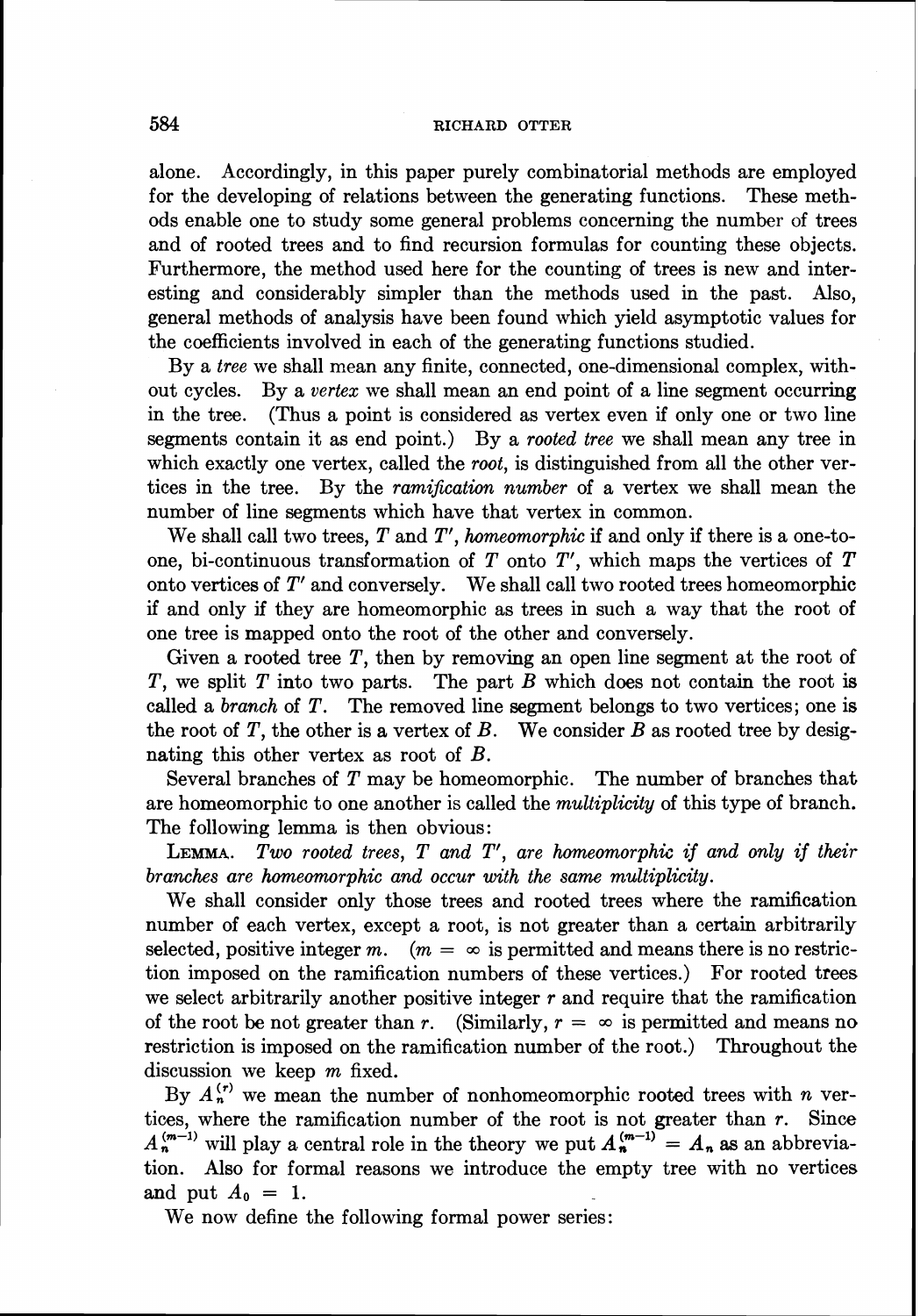$$
\varphi(x) = A_0 + A_1 x + A_2 x^2 + \cdots
$$
  
\n
$$
\psi_r(x) = A_1^{(r)} + A_2^{(r)} x + A_3^{(r)} x^2 + \cdots \qquad \text{for } r > 0
$$
  
\n
$$
\psi_0(x) = 1
$$
  
\n
$$
G(t, x) = \prod_{r=0}^{\infty} (1 - tx^r)^{-A_r}.
$$

We develop  $G(t, x)$  in powers of t:

$$
G(t, x) = \prod_{\nu=0}^{\infty} \sum_{\mu=0}^{\infty} (-1)^{\mu} {\binom{-A_{\nu}}{\mu}} t^{\mu} x^{\nu \mu} = \prod_{\nu=0}^{\infty} \sum_{\mu=0}^{\infty} {\binom{A_{\nu} + \mu - 1}{\mu}} t^{\mu} x^{\nu \mu}
$$

which gives

$$
G(t, x) = \sum_{r=0}^{\infty} g_r(x) t^r
$$

 $g_0(x) = 1$ 

where

and

$$
g_r(x) = \sum_{n=0}^{\infty} \left( \sum_{\substack{\mu_0 + \mu_1 + \cdots + r \\ \mu_1 + 2\mu_2 + \cdots + n}} \binom{A_0 + \mu_0 - 1}{\mu_0} \binom{A_1 + \mu_1 - 1}{\mu_1} \cdots \right) x^n,
$$

for  $r > 0$ . We contend that  $g_r(x) = \psi_r(x)$ . In order to find  $A_{n+1}^{(r)}$  we first select a point as root and attach to it *r* branches. We must select the branches from rooted trees where the ramification number of the root is  $\leq m - 1$ , in order to satisfy the limiting condition imposed by  $m$ . Furthermore, we must have  $n$ for the total number of vertices occurring in the *r* branches so that if we select

> $\mu_0$  trees with no vertex  $\mu_1$  trees with one vertex  $\mu_2$  trees with two vertices  $\mathcal{L}(\mathcal{A})$  and  $\mathcal{L}(\mathcal{A})$  . Then  $\mathbf{r} = \mathbf{r} \cdot \mathbf{r}$  .

such that  $\sum_{i=0} \mu_i = r$  and  $\sum_{i=1} i\mu_i = n$  then we get a rooted tree which is of the correct category to contribute to  $A_{n+1}^{(r)}$ . The number of selections of  $\mu_i$ objects with possible repetitions from a total of  $A_i$  objects is

$$
\binom{A_i+\mu_i-1}{\mu_i}
$$

and the product of these binomial coefficients over the index **i** gives, according to our lemma, the total number of rooted trees for our choice of  $\mu_0$ ,  $\mu_1$ ,  $\cdots$ . If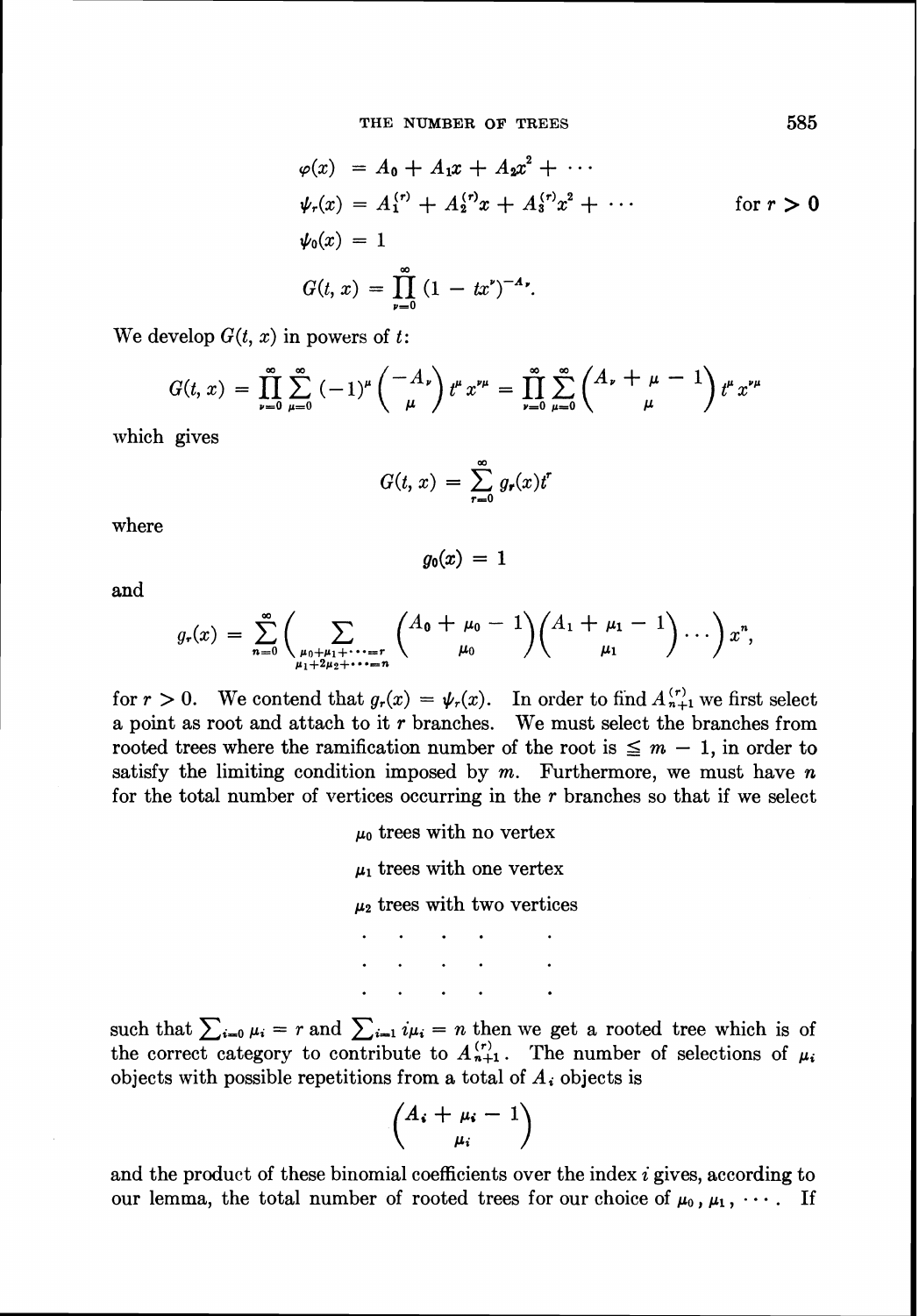we now sum these products over all  $\mu_i$  satisfying  $\sum_{i=0} \mu_i = r$  and  $\sum_{i=1} i \mu_i = n$ we get, again referring to the lemma, the total number of rooted trees with  $n + 1$ vertices where the ramification number of each of the vertices in the branches is bounded by m and the ramification number of the root is bounded by *r.* Since we have  $g_0(x) = \psi_0(x) = 1$  and since we have just shown  $g_r(x) = \psi_r(x)$  for  $r > 1$ this gives

(1) 
$$
G(t, x) = \sum_{r=0}^{\infty} \psi_r(x) t^r.
$$

On the other hand

(2) 
$$
G(t, x) = \exp\left(-\sum_{\nu=0}^{\infty} A_{\nu} \log(1 - tx^{\nu})\right) = \exp\left(\sum_{\nu=0}^{\infty} \sum_{\mu=1}^{\infty} A_{\nu} x^{\nu \mu} \frac{t^{\mu}}{\mu}\right)
$$

$$
G(t, x) = \exp\left(\sum_{\mu=1}^{\infty} \frac{t^{\mu}}{\mu} \varphi(x^{\mu})\right).
$$

Hence,  $G(t, x) = \sum_{n=1}^{\infty} \frac{1}{n} \left( \sum_{n=1}^{\infty} \frac{t^n}{n!} \varphi(x^n) \right)^n$ 

$$
= \sum_{n=0}^{\infty} n! \left( \sum_{2\mu_i=n} \frac{1}{\mu_1! \mu_2! \cdots} \left( \frac{\varphi(x)}{1} \right)^{\mu_1} \left( \frac{\varphi(x^2)}{2} \right)^{\mu_2} \cdots \right) t^{\mu_1+2\mu_2+\cdots}
$$

so that

$$
\psi_r(x) = \sum_{z \mu_{i} = r} \frac{1}{\mu_1 \, \downarrow \, \mu_2 \, \downarrow \, \ldots} \left( \frac{\varphi(x)}{1} \right)^{\mu_1} \left( \frac{\varphi(x^2)}{2} \right)^{\mu_2} \, \ldots \, .
$$

Hence, in particular

$$
\psi_1(x) = \varphi(x)
$$
  
\n
$$
\psi_2(x) = \frac{1}{2}\varphi(x^2) + \frac{1}{2}(\varphi(x))^2
$$
  
\n
$$
\psi_3(x) = \frac{1}{3}\varphi(x^3) + \frac{1}{2}\varphi(x^2)\varphi(x) + \frac{1}{6}(\varphi(x))^3.
$$

Since  $A_n^{(m-1)} = A_n$  we have (whether m is finite or infinite)

$$
\psi_{m-1}(x) = \frac{1}{x} \varphi(x) - \frac{1}{x}
$$

and in case m is finite we get the following relation for  $\varphi(x)$ :

(3) 
$$
\frac{1}{x} \varphi(x) - \frac{1}{x} = \sum_{\substack{z:\mu_i = m-1}} \frac{1}{\mu_1! \mu_2! \cdots} \left(\frac{\varphi(x)}{1}\right)^{\mu_1} \left(\frac{\varphi(x^2)}{2}\right)^{\mu_2} \cdots
$$

In case  $m = \infty$  we put  $\psi(x) = \psi_\infty(x) = 1 / x$  or  $\varphi(x) = 1 + x\psi(x)$ . Substituting in (2) we obtain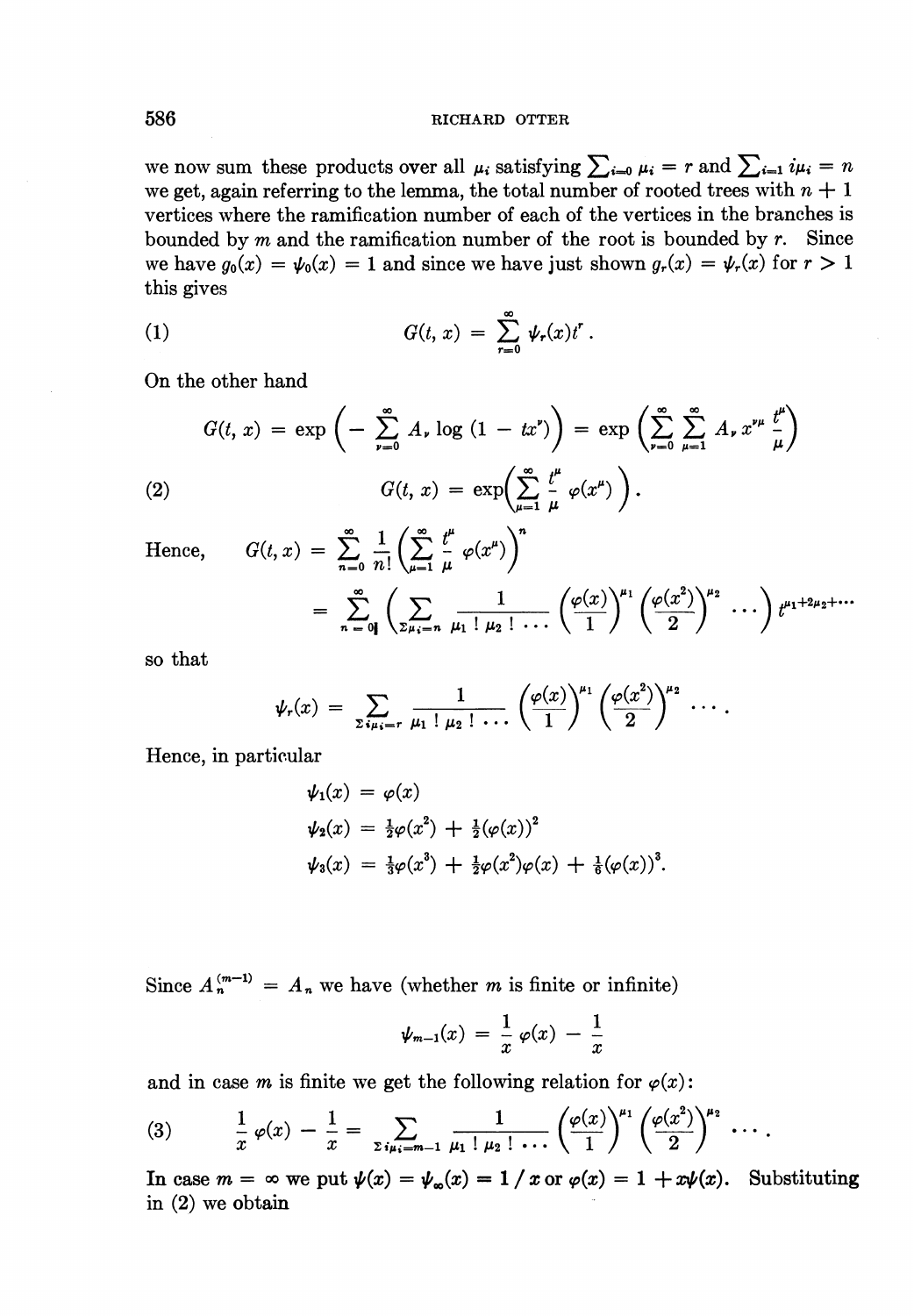$$
G(t, x) = \frac{1}{1-t} e^{(tz/1)\psi(x) + (t^2x^2/2)\psi(x^2) + \cdots}
$$

So on one hand we have

$$
(1-t)G(t,x) = \prod_{\nu=1}^{\infty} (1-tx^{\nu})^{-A_{\nu}} = \exp\left(\sum_{\nu=1}^{\infty} \frac{(tx)^{\nu}}{\nu} \psi(x^{\nu})\right)
$$

and on the other hand (1) shows

$$
(1-t)G(t, x) = 1 + \sum_{r=1}^{\infty} (\psi_r(x) - \psi_{r-1}(x))t^r
$$

hence

$$
\exp\left(\sum_{\nu=1}^{\infty} \frac{(tx)^{\nu}}{\nu} \psi(x^{\nu})\right) = 1 + \sum_{r=1}^{\infty} (\psi_r(x) - \psi_{r-1}(x))t^r.
$$

Both sides of the preceding expression are infinite sums of formal power series in x and *t* and late terms of these sums contain only high powers of t as well as x. Therefore, we may substitute  $t = 1$  on both sides and obtain an identity. The right hand side then indicates a formal limit process which has for limit  $\psi(x)$ because for any partial sum

$$
1 + \sum_{r=1}^{k} (\psi_r(x) - \psi_{r-1}(x)) = \psi_k(x)
$$

and it is easy to see that  $\psi_k(x)$  and  $\psi(x)$  must have identical coefficients up to and including the term with  $x^{k+1}$ . Hence we get

(4) 
$$
\psi(x) = \exp\left(\sum_{\nu=1}^{\infty} \frac{x^{\nu}}{\nu} \psi(x^{\nu})\right).
$$

#### **Trees**

In order to count the number  $T_n$  of (unrooted) trees with n vertices we first establish the following lemma. Given a tree T, let  $T_0$  be a subtree having no two of its vertices similar under any homeomorphism of  $T$  onto itself. Given a vertex P of T, with P not in  $T_0$ ; but let P be adjacent to a vertex Q of  $T_0$ . Assume  $\sigma$  a homeomorphism which maps T onto itself and assume of  $\sigma$  that  $\sigma(P) = P'$  is in  $T_0$ . Then putting  $\sigma(Q) = Q'$  and calling l the segment  $P - Q$ and *l'* the segment  $P' - Q'$  we contend:<br>LEMMA. Either  $l' = l$  or  $Q' = Q$ .

 $Either \t l' = l \t or \t Q' = Q.$ 

**PROOF.** Taking out l splits T into two parts  $T_p$ ,  $T_q$  and taking out l' splits T into two parts  $T_{P}$ ,  $T_{Q}$ . Since  $\sigma$  is a homeomorphism we know  $\sigma(T_P) = T_{P}$ and  $\sigma(T_Q) = T_{Q'}$ . We assume now  $l' \neq l$  and shall prove  $Q' = Q$ . To that effect it is sufficient to prove that  $l'$  is in  $T_0$ , for then  $Q'$  would be in  $T_0$  and since no two different vertices of  $T_0$  are similar, we would know  $Q' = Q$ . We assume  $l' \notin T_0$  and deduce a contradiction.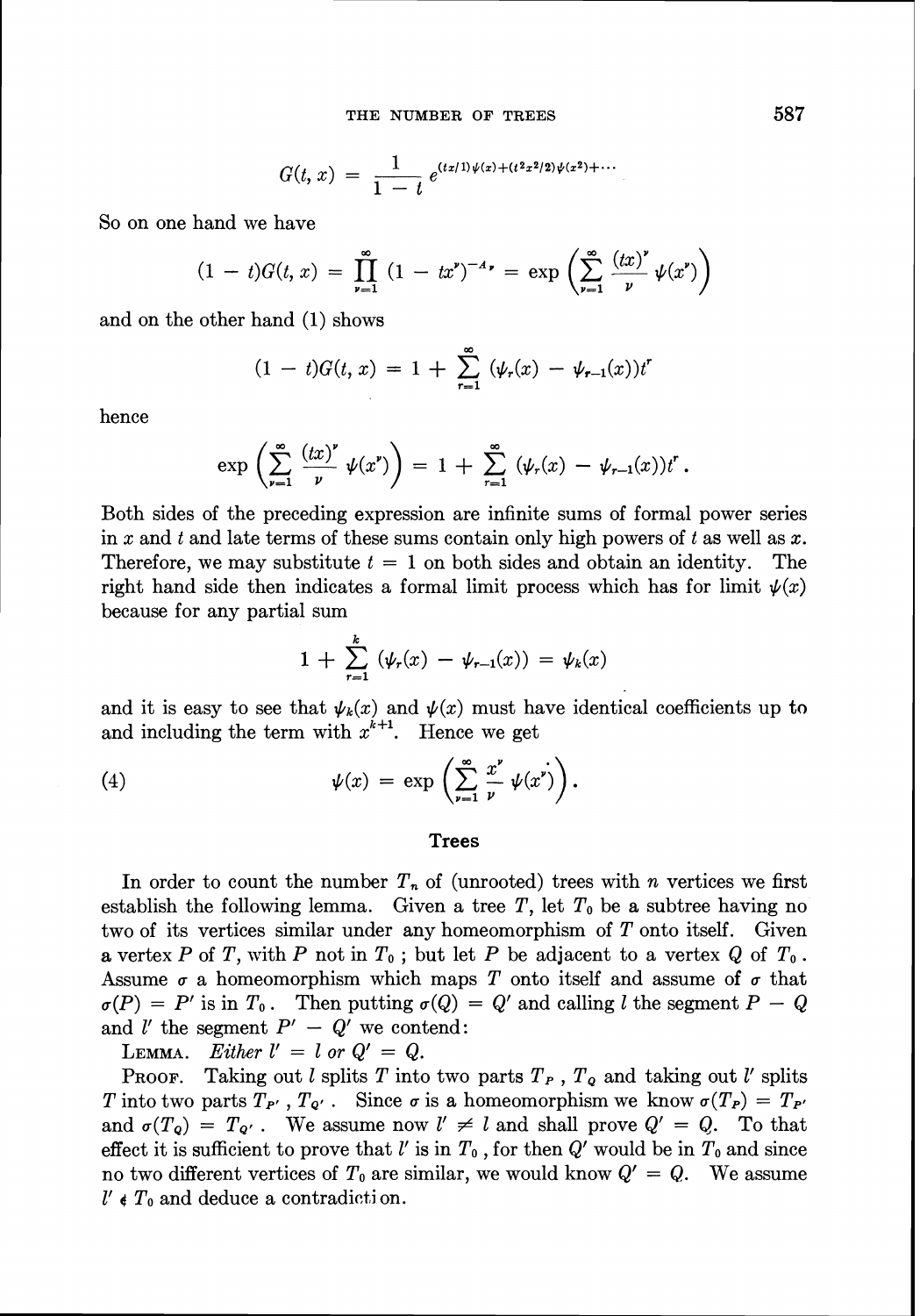Now  $l' \notin T_0$  and  $P' \in T_0$  means  $T_0 \subset T_{P'}$ , hence  $Q \in T_{P'}$ . Since  $l' \neq l$  and  $P$ is adjacent to Q we know  $l \in T_{P'}$  hence  $l \notin T_{Q'}$ .

Simliarly,  $l \notin T_0$  and  $Q \in T_0$  means  $T_0 \subset T_Q$ , hence  $P' \in T_Q$ . Since  $l' \neq l$ and  $P'$  adjacent to  $Q'$  we know  $l' \in T_Q$ , and in particular  $Q' \in T_Q$ .

But since  $Q' \in T_Q$  and  $l \notin T_{Q'}$ , we know the subtree  $T_{Q'}$  is contained within  $T_{\mathbf{Q}}$ ,  $T_{\mathbf{Q}'} \subset T_{\mathbf{Q}}$ . Furthermore, the fact that  $l' \in T_{\mathbf{Q}}$  and  $P' \neq Q'$  means that  $T_{\mathbf{Q}}$  is a proper subtree of  $T_{\mathbf{Q}}$ ; but this together with the finiteness of *T* con-

tradicts the fact that  $\sigma$  is a homeomorphism such that  $\sigma(T_0) = T_0$ .<br>If  $l' = l$  then  $\sigma$  interchanges *P* and *Q* and the line *l* is a symmetry line. A tree can have at most one symmetry line.

Assume now  $T_0$  is the largest subtree of  $T$  which contains no two similar vertices; then any vertex of  $T$  which is a neighbor to a vertex of  $T_0$  is similar to a vertex of  $T_0$ , for otherwise  $T_0$  would not be maximal of its kind. By induction on the number of intervening vertices we see that every vertex of *T* is similar to one of  $T_0$ . We contend every line segment of  $T$  (except a symmetry line) is similar to exactly one line segment of  $T_0$ . Since every vertex of  $T$  is similar to one of *To*we may as well assume that one end, say *Q,*of the given line segment  $P - Q$  lies on  $T_0$ . The other end *P* will then be adjacent to Q. If *P* is also on  $T_0$  there is nothing to prove, for then  $P-Q$  lies on  $T_0$  and is of course similar to itself under the identity mapping. In case  $P$  is not on  $T_0$  then we know  $P$ is similar to a vertex  $P'$  of  $T_0$  (because  $T_0$  is assumed to be maximal of its kind) and our lemma shows that the mapping which carries  $P$  into  $P'$  maps the segment  $P - Q$  into the segment  $P' - Q$  which is on  $T_0$  (except in case  $P - Q$  is a symmetry line).

Thus, if  $T_0$  is a subtree of  $T$  and is maximal of our type it contains exactly one representative for each class of similar vertices of *T* and each class of similar lines of  $T$ . It is furthermore important that  $T_0$  is itself a tree. Now the Euler characteristic of any tree, namely the number of vertices minus the number of segments is 1. Since this is true in  $T_0$  we have the following theorem, which is a certain refinement of the Euler characteristic of a tree:

*THEOREM. In any tree the number of nonsimilar vertices minus the number of nonsimilar lines (symmetry line excepted) is the number one.* 

Consequently, if we count the total number of nonsimilar vertices occurring among all trees with *n* vertices, subtract the total number of nonsimilar line segments (except symmetry lines) occurring among these trees, then each individual tree gives the contribution 1, so we get as result the total number of trees. The total number of nonsimilar vertices is just  $A_n^{(m)}$ . The total number of nonsimilar line segments (symmetry line excepted) is

$$
\frac{1}{2} \sum_{\substack{i+j=n\\i\neq j; i,j>0}} A_i^{(m-1)} A_j^{(m-1)} + \binom{A_{n/2}^{(m-1)}}{2} = \frac{1}{2} \sum_{\substack{i+j=n\\i,j>0}} A_i A_j - \frac{1}{2} A_{n/2}
$$

with  $A_{n/2}=0$  for n odd. Namely, the first member of the left hand side counts the number of trees with a stressed line such that removing the line gives two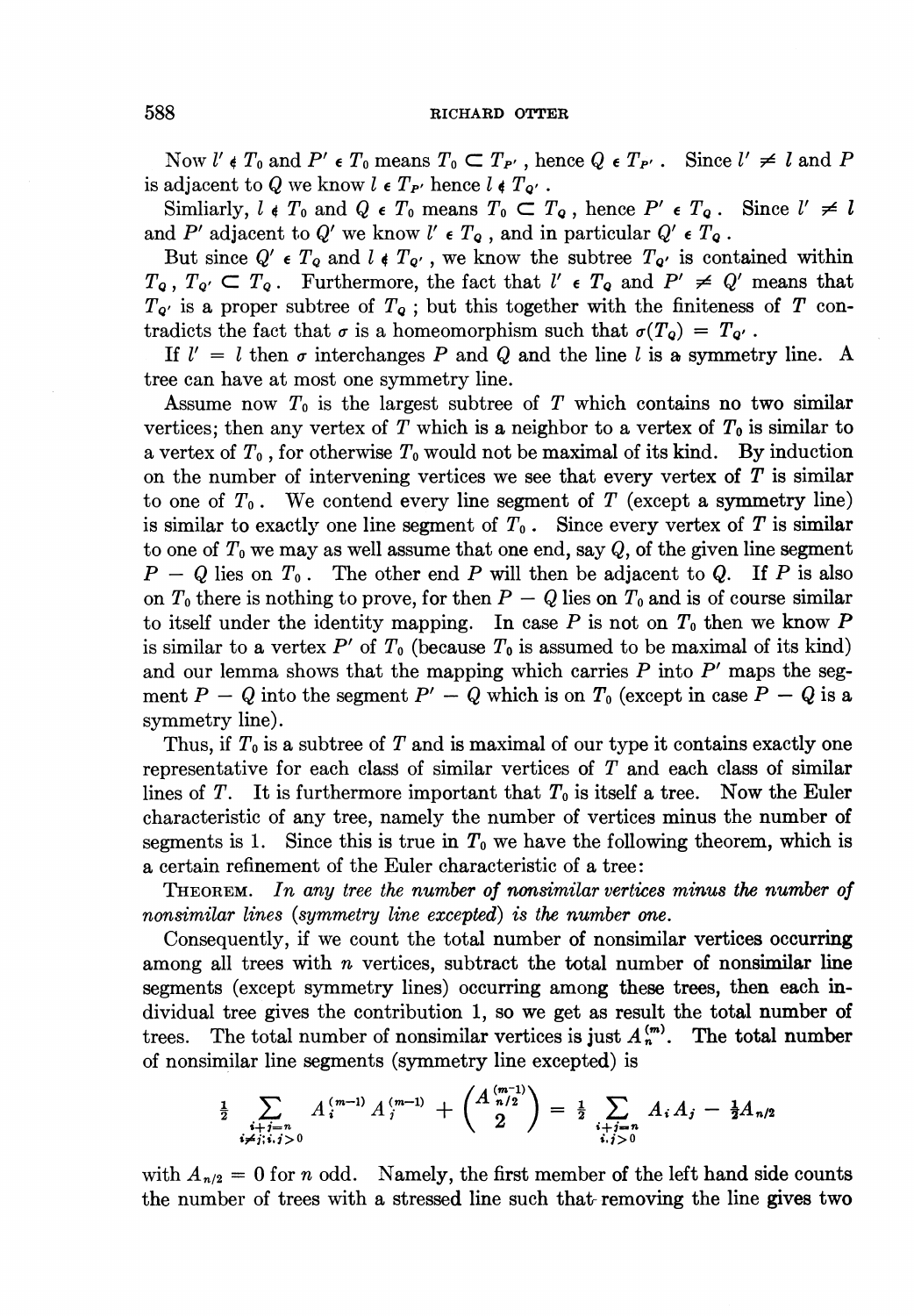rooted trees with different numbers of vertices. In the sum each term is counted twice, hence the factor  $\frac{1}{2}$ . The second member counts the number of trees with a stressed line segment such that removing the line gives two rooted trees with the same number of vertices. This stressed line will never be a symmetry line, because no repetitions are allowed in the selection. In both members we are careful that the ramification number of every vertex in the united tree is bounded by m. Hence, if we define  $T_n$  as the number of trees with n vertices, we have

$$
T_n = A_n^{(m)} - \frac{1}{2} \sum_{\substack{i+j=n \\ i,j>0}} A_i A_j + \frac{1}{2} A_{n/2}.
$$

If we now define  $\phi(x) = T_1 + T_2x + T_3x^2 + \cdots$  we get

(5) 
$$
\phi(x) = \psi_m(x) - \frac{1}{2} x (\psi_{m-1}(x))^2 + \frac{1}{2} x \psi_{m-1}(x^2)
$$

which holds for  $m = \infty$ , where we replace  $\psi_{\infty}(x)$  by  $\psi(x)$ .

## **Analytic Behavior of the Power Series**

**We have** 

$$
\psi(x) = \sum_{\nu=1}^{\infty} A_{\nu+1} x^{\nu} = \prod_{\nu=1}^{\infty} (1 - x^{\nu})^{-A_{\nu}}
$$

and the logarithmic derivative gives

$$
\frac{\sum_{\nu=0} \nu A_{\nu+1} x^{\nu-1}}{\sum_{\nu=0}^{\infty} A_{\nu+1} x^{\nu}} = \frac{d}{dx} \left( \sum_{\mu=1}^{\infty} \sum_{\nu=1}^{\infty} A_{\nu} \frac{x^{\nu \mu}}{\mu} \right) = \sum_{\nu,\mu=1}^{\infty} \nu A_{\nu} x^{\nu \mu-1}.
$$

Multiplying by  $x \psi(x)$  we obtain

$$
\sum_{n=1}^{\infty} n A_{n+1} x^n = \left( \sum_{\substack{p,\mu=1 \ p \geq 1}}^{\infty} \nu A_{\nu} x^{\nu \mu} \right) \left( \sum_{\rho=0}^{\infty} A_{\rho+1} x^{\rho} \right) = \sum_{n=1}^{\infty} \left( \sum_{\substack{p,\mu \geq 1 \ p \geq 1}} \nu A_{\nu} A_{\rho+1} \right) x^n
$$
  

$$
n A_{n+1} = 1 A_1 \sum_{\substack{\mu \geq 1 \ \mu \leq n}} A_{n+1-\mu} + 2 A_2 \sum_{\substack{\mu \geq 1 \ \mu \leq n}} A_{n+1-2\mu} + \cdots + n A_n A_1.
$$

If we define  $S_n^{(i)} = \sum_{\substack{\mu \geq 1 \\ \mu \leq n}} A_{n+1-i\mu}$  for  $i \leq n$ ,  $S_n^{(i)} = 0$  for  $i > n$  then

$$
S_{n-i}^{(i)} = \sum_{\substack{\mu \geq 1 \\ \mu \leq n-i}} A_{n-i+1-i\mu} = \sum_{\substack{\mu \geq 1 \\ \mu \geq 1 \\ \mu \equiv n}} A_{n+1-i(\mu+1)} = S_n^{(i)} - A_{n+1-i}
$$

or in other words

(6) 
$$
S_n^{(i)} = S_{n-i}^{(i)} + A_{n+1-i}
$$

which together with

(7) 
$$
nA_{n+1} = 1A_1S_n^{(i)} + 2A_2S_n^{(2)} + \cdots + nA_nS_n^{(n)}
$$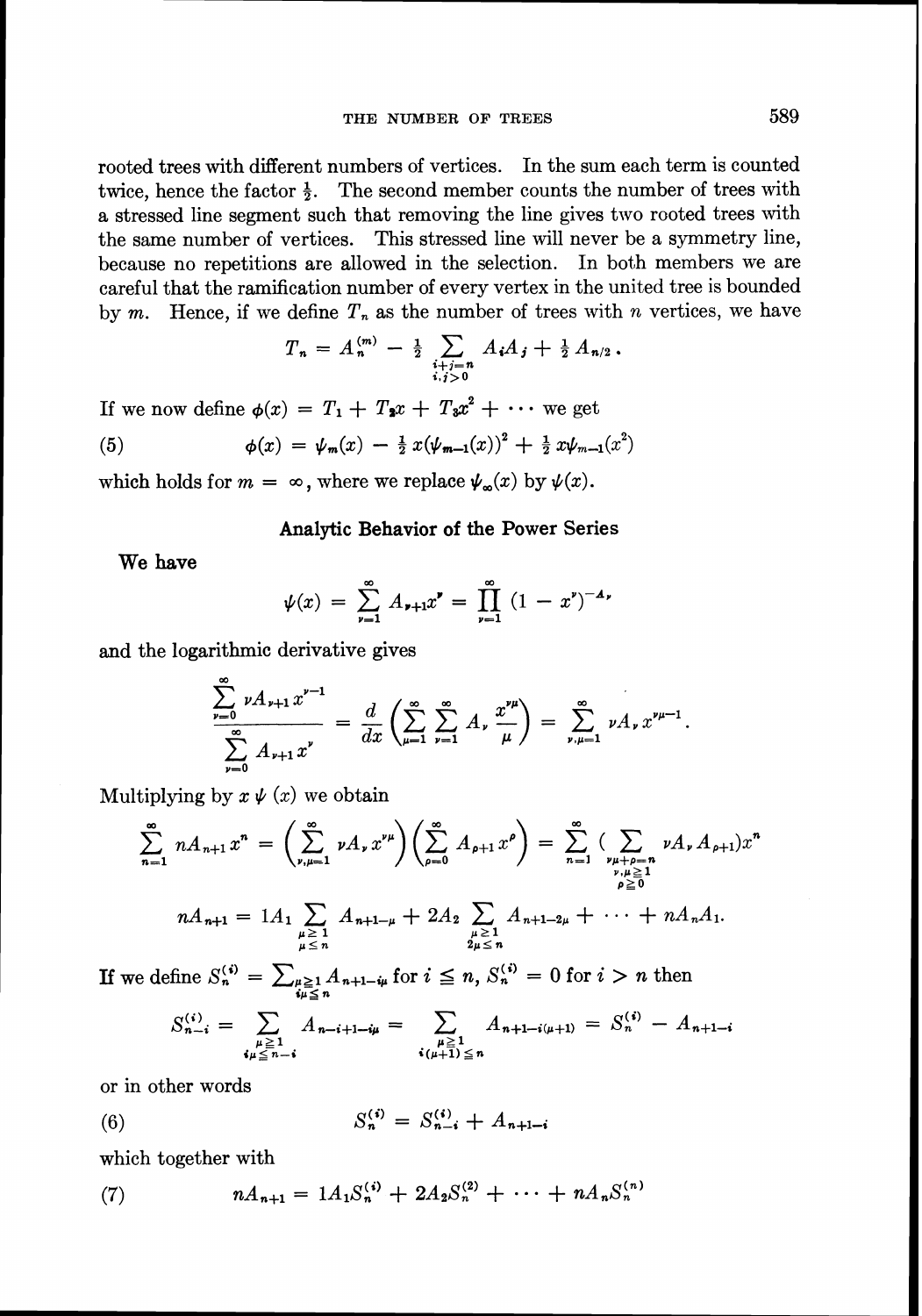are valuable formulas for actual calculation of the  $A_n$ . Using (6) and (7) we are also able to show that  $\psi(x)$  has a certain region around  $x = 0$  in which it converges. The  $A_n$  are a monotonic increasing sequence of positive numbers so that if we replace all terms in  $S_n^{(i)}$  by the first term  $A_{n+1-i}$  we get

$$
S_n^{(i)} \leq n/i \, A_{n+1-i}
$$

since there are at most  $n/i$  terms in  $S_n^{(i)}$ . Hence, we get

$$
A_{n+1} \leq A_1 A_n + A_2 A_{n-1} + \cdots A_n A_1.
$$

If we now define the following sequence of numbers:  $B_1, B_2, \cdots$  by putting  $B_1 = 1$  and  $B_{n+1} = \sum_{i+j=n+1}^{n} B_i B_j$  then a proof by induction yields immediately  $A_n \leq B_n$  for all n. If we put  $f(x) = \sum_{r=1}^{\infty} B_r x^r$  then  $f(x)$  solves the equation  $y^2-y+x=0$  so

$$
f(x) = \frac{1}{2}(1 - \sqrt{1 - 4x}) = \frac{1}{2} \sum_{\nu=1}^{\infty} {\frac{1}{2} \choose \nu} (-1)^{\nu-1} 4^{\nu} x^{\nu}
$$

hence

$$
A_n \leqq \frac{1}{2} \binom{\frac{1}{2}}{n} \left(-1\right)^{n-1} 4^n
$$

so  $\psi(x)$  converges absolutely in  $|x| < \frac{1}{4}$  hence  $\varphi(x)$  converges in the same region for m finite or infinite and so do the  $\psi_r(x)$  for each r (whether m is finite or infinite), since the latter are only polynomials in the  $\varphi(x)$ . Let  $\alpha$  be the radius of convergence of  $\varphi(x)$  or  $\psi(x)$  according to whether  $m < \infty$  or  $m = \infty$ .

Since the functions  $\varphi(x)(m < \infty)$  and  $\psi(x)(m = \infty)$  are power series with positive coefficients we are certain that  $x = \alpha$  will be a singularity. We succeed in showing that everywhere else on the circle of convergence,  $|x| = \alpha$ , the functions are analytic, hence permit continuation to functions analytic in a larger region. At  $x = \alpha$  the functions have a ramification of order 1 hence are analytic functions of  $\sqrt{x - \alpha}$ , and the asymptotic estimates of the size of the coefficients are based upon these facts. To justify these assertions strong use is made of the fact that for real  $x, 0 < x < \alpha$ , the functions have positive values and are monotonic increasing with  $x$ .

We now define

$$
H_r(y_1, y_2, \cdots y_r) = \sum_{\substack{\sum i\mu_i = r \\ i=1}} \frac{1}{\mu_1! \mu_2! \cdots} \left(\frac{y_1}{1}\right)^{\mu_1} \left(\frac{y_2}{1}\right)^{\mu_2} \cdots \text{ for } r \geq 0
$$

and  $H_r = 0$  for  $r < 0$ . Then the formalism by which (1) and (2) were obtained shows

$$
e^{ty_1+t^2(y_2/2)+t_3(y_3/3)+\cdots} = \sum_{\nu=0}^{\infty} t^{\nu} H_{\nu}(y_1, y_2, \cdots y_{\nu}).
$$

By finding  $\partial/\partial y_i$  of the relation above we obtain

(8) 
$$
\frac{\partial H_k}{\partial y_i} = \frac{1}{i} H_{k-i}.
$$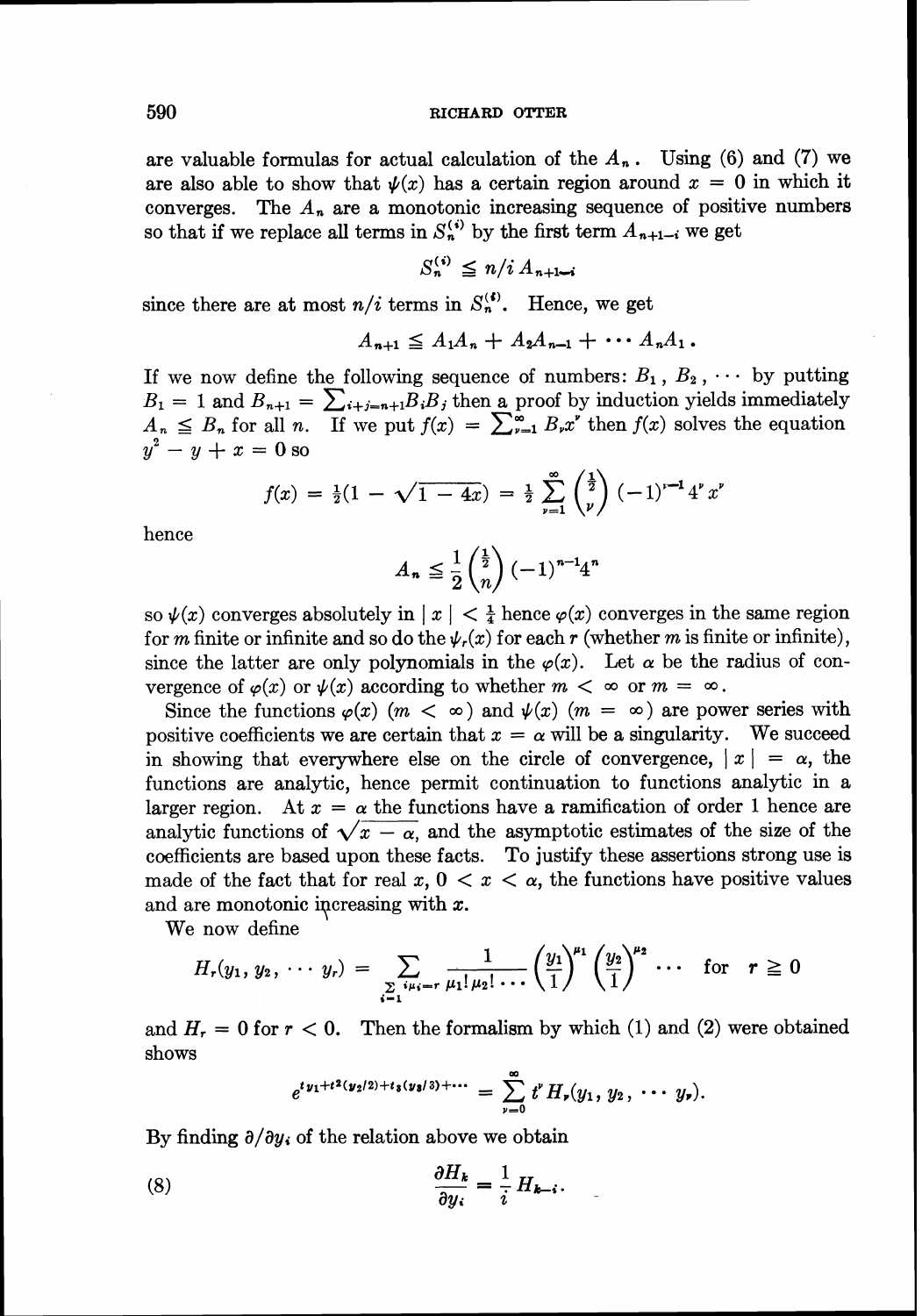In case  $m < \infty$  the functional equation for  $\varphi(x)$  is from (3) seen to be

$$
\frac{1}{x}\varphi(x) - \frac{1}{x} = H_{m-1}(\varphi(x), \varphi(x^2), \cdots) = \psi_{m-1}(x).
$$

If we differentiate with respect to  $x$  we get

$$
\frac{1}{x}\,\varphi'(x) - \frac{1}{x^2}\,(\varphi(x) - 1) = \sum_{\nu=1}^{m-1} \frac{1}{\nu}\,H_{m-1-\nu}(\varphi(x),\,\varphi(x^2),\,\cdots)\varphi'(x^{\nu})\cdot\nu x^{\nu-1}
$$

which if we rearrange and express in terms of the  $\psi_{\nu}(x)$  becomes

(9) 
$$
\left(\frac{1}{x} - \psi_{m-2}(x)\right) \varphi'(x) = \frac{1}{x^2} (\varphi(x) - 1) + \sum_{\nu=2}^{m-1} x^{\nu-1} \varphi'(x^{\nu}) \psi_{m-1-\nu}(x).
$$

Since for real  $x, 0 \le x \le \alpha$ ,  $\varphi(x)$  and  $\varphi'(x)$  have positive values  $> 1$  we see that  $1/x - \psi_{m-2}(x) > 0$  in the same region. On the other hand since  $\psi_{m-2}(x)$  is a dominant function for the geometric series we see<br>  $\frac{1}{x} - \psi_{m-2}(x) < \frac{1}{x} - \frac{1}{1-x} < 0$  for x<sup>2</sup> ( $\sqrt{x}$ )<br>
x) and  $\varphi'(x)$ <br>
me region.<br>
metric series<br>  $\frac{1}{x} - \frac{1}{1-x}$ 

$$
\frac{1}{x} - \psi_{m-2}(x) < \frac{1}{x} - \frac{1}{1-x} < 0 \quad \text{for real} \quad x > \frac{1}{2}.
$$

Hence  $\alpha \leq \frac{1}{2}$  for all finite m, so certainly for  $m = \infty$ . The functional equations (3) and (4) for  $\varphi(x)$  and  $\psi(x)$  show that for  $0 < x < \alpha$ 

$$
\frac{1}{x}\varphi(x) \geqq \frac{1}{(m-1)!} (\varphi(x))^{m-1}, \qquad \psi(x) \geqq e^{x\psi(x)}
$$

hence  $\varphi(x) \leq \sqrt[m-2]{\frac{(m-1)!}{x}}$ ,  $\frac{\psi(x)}{\log \psi(x)} \leq \frac{1}{x}$  so we see that  $\varphi(x)$  (in case  $m \geq 3$ ) and  $\psi(x)$  (m =  $\infty$ ) are bounded on the real axis below  $\alpha$ . Both  $\varphi(x)$  and  $\psi(x)$ are monotonic increasing with  $x$  so that

 $\lim_{x \to a} \varphi(x) = a$  and  $\lim_{x \to a} \psi(x) = a$  exist.

The partial sums for  $x = \alpha$  are monotonic and bounded by a, hence Abel's Theorem yields

$$
\varphi(\alpha) = a \qquad 3 \leq m < \infty
$$
\n
$$
\psi(\alpha) = a \qquad m = \infty
$$

and the values  $\alpha$ , a satisfy the functional equations (3) and (4). Since  $\alpha < 1$ we may assume that  $\varphi(x^i)$  and  $\psi(x^i)$  are known analytic functions of x for all i  $\geq 2$  and all  $|x| \leq \alpha$ . If we now put  $y = \varphi(x)$  or  $y = \psi(x)$  as the case may be then we know y satisfies  $\mathfrak{F}(x, y) = 0$  where

$$
(10) \quad \mathfrak{F}(x, y) = \begin{cases} H_{m-1}(y, \varphi(x^2), \varphi(x^3), \cdots) - \frac{1}{x} y + \frac{1}{x} & 3 \leq m < \infty \\ e^{xy + (x^2/2) \psi(x^2) + (x^3/3) \psi(x^3) + \cdots} - y & m = \infty. \end{cases}
$$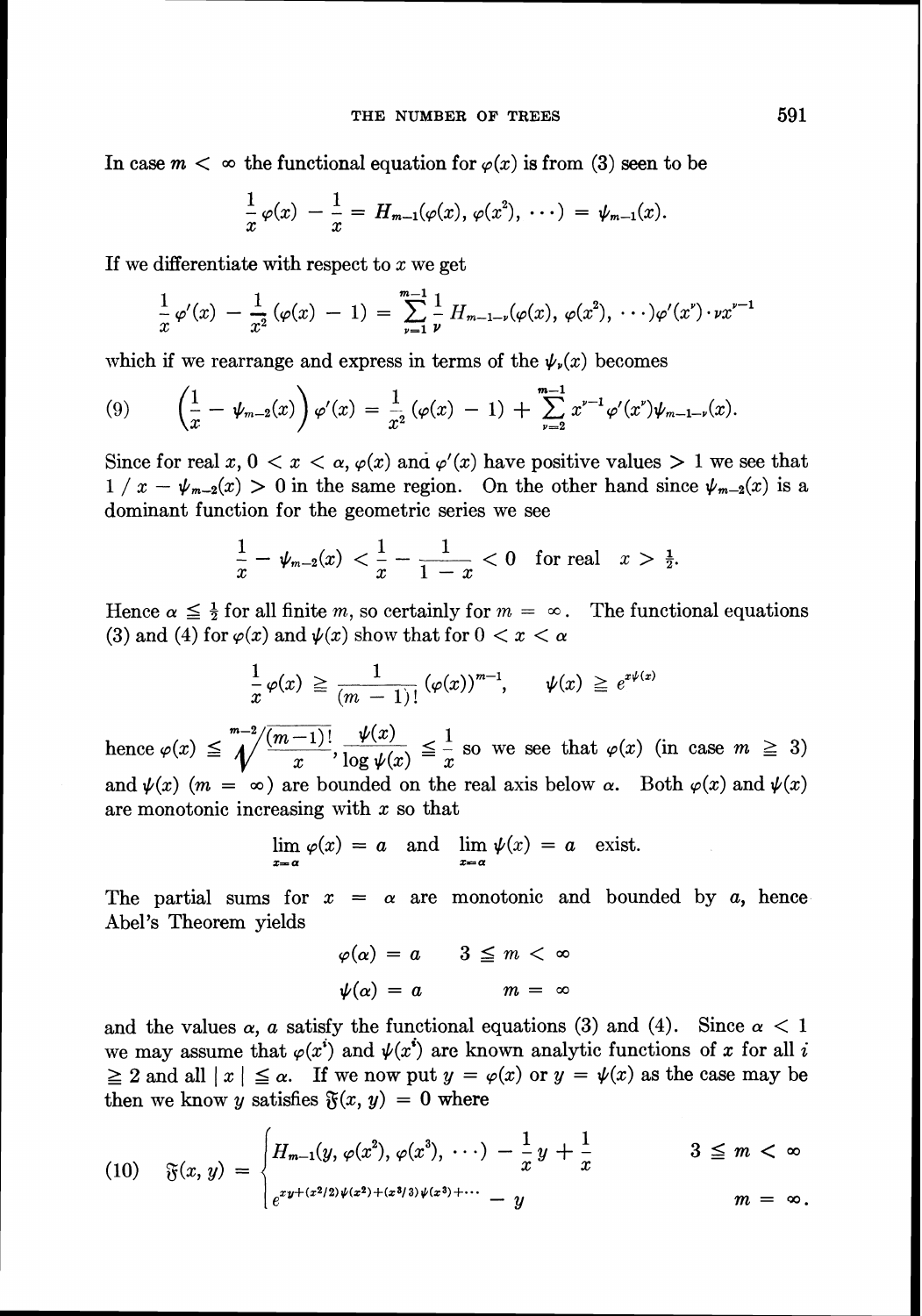Furthermore, the functions  $y = \varphi(x)$ ,  $y = \psi(x)$  are unique analytic solutions for  $|x| < \alpha$  and we know  $\mathfrak{F}(\alpha, a) = 0$ . Near  $x = \alpha, y = a \mathfrak{F}(x, y)$  is analytic in each variable separately. We may be sure that  $\partial \mathfrak{F} / \partial y (\alpha, a) = 0$  for otherwise there would be a function of x which is solution of the equation  $\mathfrak{F}(x, y) = 0$  and is analytic in a neighborhood of  $x = \alpha$ ,  $y = a$ . This function would have to be  $\varphi(x)$  or  $\psi(x)$ , which would contradict the fact that  $x = \alpha$  is a singularity of these functions. If we refer to equations (8) and (10) we see that  $\mathfrak{F}_{\nu}(\alpha, a) = 0$  gives

(11)  

$$
\begin{cases} \psi_{m-2}(\alpha) = \frac{1}{\alpha} & \text{in case} \quad 3 \leq m < \infty \\ \psi(\alpha) = \frac{1}{\alpha} & \text{in case} \quad m = \infty. \end{cases}
$$

On the other hand referring to equations  $(8)$ ,  $(9)$  and  $(10)$  we see

$$
\mathfrak{F}_z(\alpha, a) = \begin{cases} \sum_{\nu=2}^{m-1} \alpha^{\nu-1} H_{m-1-\nu}(a, \varphi(\alpha^2), \cdots) + \frac{1}{\alpha^2} (a-1) \neq 0 \\ (a + \alpha \psi(\alpha^2) + \alpha^2 \psi'(\alpha^2) + \cdots) \cdot \psi(\alpha) \neq 0 \end{cases}
$$

which shows that x is an analytic function of y in the neighborhood of  $x = \alpha$ ,  $y = a$  such that

$$
\left(\frac{dx}{dy}\right)_a = -\frac{\mathfrak{F}_y(\alpha, a)}{\mathfrak{F}_z(\alpha, a)} = 0.
$$

But

$$
\left(\frac{d^2x}{dy^2}\right)_a = -\frac{\mathfrak{F}_x(\alpha, a) \cdot \mathfrak{F}_y(\alpha, a)}{(\mathfrak{F}_x(\alpha, a))^2} \neq 0
$$

because

$$
\mathfrak{F}_{\mathbf{y}^2}(\alpha, a) = \begin{cases} H_{m-3}(a, \varphi(\alpha^2), \cdots) \neq 0 \\ \alpha^2 \psi(\alpha) = \alpha \neq 0 \end{cases}
$$

hence the inverse functions  $y = \varphi(x)$  and  $y = \psi(x)$  have a ramification of order 1 at  $x = \alpha$ .

We have shown that  $\psi(x)$  and  $\varphi(x)$ , consequently  $\psi_r(x)$  are absolutely convergent at  $x = \alpha$ . Since the power series have positive coefficients we know the series will be absolutely and uniformly convergent in  $|x| \leq \alpha$  consequently the series define continuous functions on  $|x| = \alpha$ . For any  $x \neq \alpha$  but  $|x| = \alpha$ the power series define values  $y = \varphi(x)$ ,  $y = \psi(x)$  and we know from the form of  $\mathfrak{F}(x, y)$  that in the neighborhood of such a point  $(x, y)$  it is analytic in each variable separately. If we refer again to  $(10)$  we see that

$$
F_y(x, y) = \begin{cases} H_{m-2}(y, \varphi(x^2), \cdots) - (1/x) = \psi_{m-2}(x) - (1/x) \\ xe^{xy(x^2/2)\psi(x^2)+\cdots} - 1 = x\psi(x) - 1 \end{cases}
$$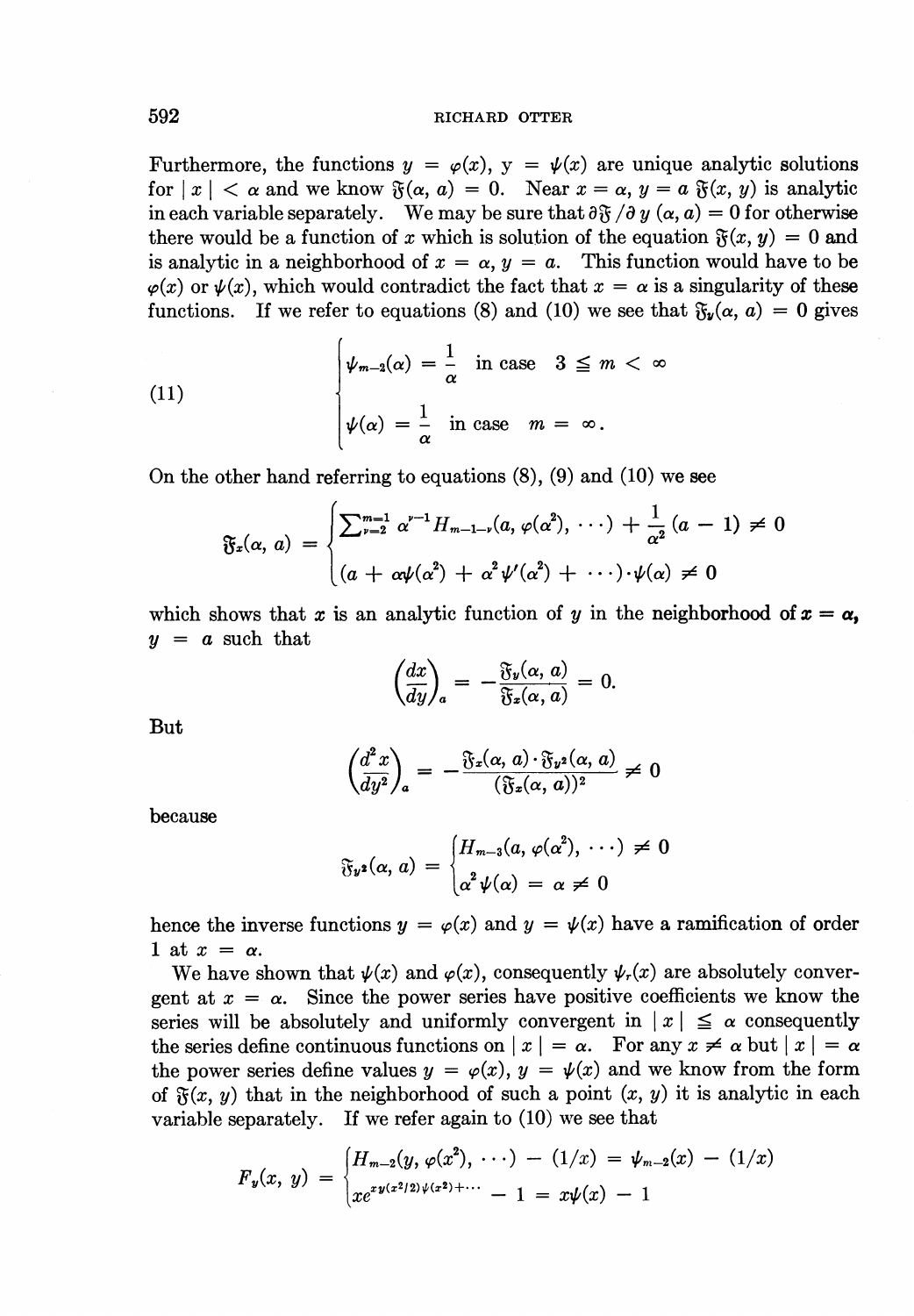by putting  $y = \varphi(x)$  or  $y = \psi(x)$ . But because of cancellations for  $|x| = \alpha$  $(x \neq \alpha)$  we have

$$
\left|\psi_{m-2}(x) - \frac{1}{x}\right| \ge \left|\frac{1}{x}\right| - \left|\psi_{m-2}(x)\right| > \frac{1}{\alpha} - \psi_{m-2}(\alpha) = 0
$$
  

$$
\left|\psi(x) - 1\right| \ge 1 - \left|\psi(x)\right| > 1 - \alpha \psi(\alpha) = 0.
$$

Hence, on the boundary of the circle  $|x| = \alpha$  (except at  $\alpha$ ) we know

$$
\mathfrak{F}_{\nu}(x,\varphi(x)) \neq 0
$$
  

$$
\mathfrak{F}_{\nu}(x,\psi(x)) \neq 0,
$$

which shows that  $\varphi(x)$  and  $\psi(x)$  are analytic functions for these points on the circle of convergence of their defining power series. At  $x = \alpha$  they are regular functions of  $\sqrt{x - \alpha}$ . Therefore, we may extend the region in which these functions are analytic to a circular region of radius larger than  $\alpha$ , provided we make a cut in this region extending along the positive reals from  $x = \alpha$ . Inside this region we have

(12)  

$$
\begin{cases}\n\varphi(x) = a + bt + R(x)t^2 \\
\psi(x) = \frac{1}{\alpha} + bt + R(x)t^2 \\
\phi(x) = A + Bt + Ct^2 + Dt^3 + R(x)t^4\n\end{cases}
$$

where  $t = \sqrt{x - \alpha}$ , and  $A = \phi(\alpha)$ , and we know in each case that  $R(x)$  is a regular function of  $x$  inside this extended domain.

#### **Determination of the Coefficients** *b,* **D**

For  $m < \infty$  we have around  $x = \alpha$ 

$$
\varphi(x) = a + bt + \cdots, t = \sqrt{x - \alpha}
$$

and putting

$$
\psi_r(x) = a_r + ct + \cdots, a_r = \psi_r(\alpha)
$$

then

$$
\frac{d}{dt}(\psi_r(x)) = c + \cdots = \frac{d}{dx}(\psi_r(x)) \cdot 2t.
$$

If we compute only those terms of  $d/dx$  ( $\psi_r(x)$ ) which are not bounded at  $\alpha$ , we get

$$
c + \cdots = (\psi_{r-1}(x)\varphi'(x) + \cdots)2t = \left(\psi_{r-1}(\alpha) \cdot \frac{b}{2t} + \cdots\right)2t
$$

hence  $c = b \cdot a_{r-1}$  so that

$$
\psi_r(x) = a_r + ba_{r-1}t + \cdots.
$$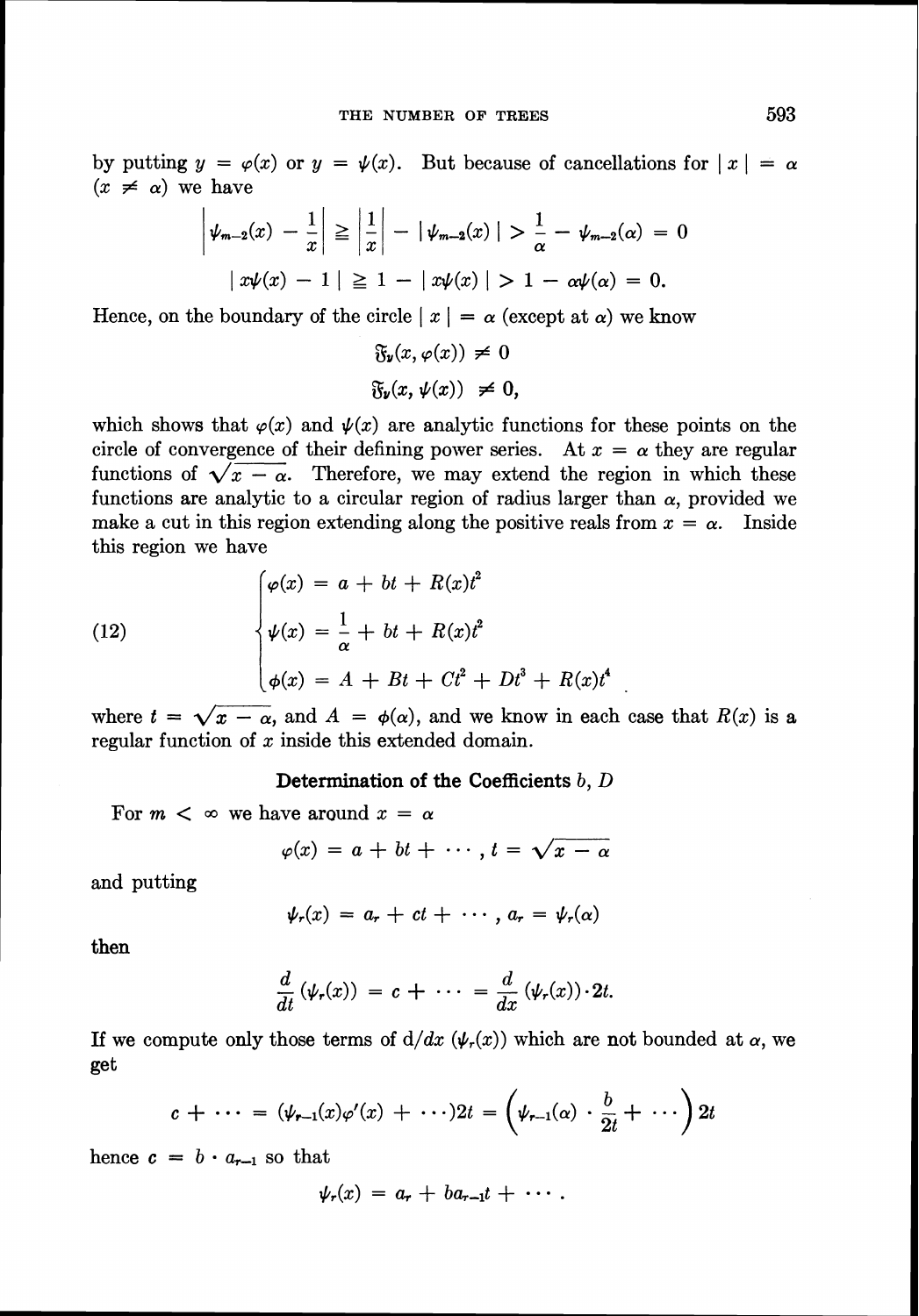From (9) we see that by putting  $(1/x)\varphi(x) - (1/x) = \psi_{m-1}(x)$ 

$$
\left(\frac{1}{x} - \psi_{m-2}(x)\right)\varphi'(x) = \frac{1}{x}\psi_{m-1}(x) + \sum_{\nu=2}^{m-1} x^{\nu-1}\varphi'(x^{\nu})\psi_{m-1-\nu}(x)
$$

which gives, if we develop around  $x = \alpha$ 

$$
\left(\frac{1}{\alpha} - \psi_{m-2}(\alpha) - b\psi_{m-3}(\alpha)t\right)\frac{b}{2t} + \cdots
$$
  

$$
= \frac{1}{\alpha}\psi_{m-1}(\alpha) + \sum_{\nu=2}^{m-1} \alpha^{\nu-1} \varphi'(\alpha^{\nu}) \psi_{m-1-\nu}(\alpha) + \cdots
$$

where the terms omitted on each side all contain *t* to the first power at least. Remembering from (11) that  $1/\alpha - \psi_{m-2}(\alpha) = 0$  we get by equating constant terms

(13) 
$$
-\frac{1}{2}b^2 a_{m-3} = \frac{1}{\alpha} a_{m-1} + \sum_{\nu=2}^{m-1} \alpha^{\nu-1} \varphi'(\alpha') a_{m-1-\nu}
$$

which gives *b* in case  $m < \infty$ .

In case  $m = \infty$  we have around  $x = \alpha$ 

$$
\psi(\alpha) = \frac{1}{\alpha} + bt + \cdots
$$

and  $\psi'(x) = \psi(x)(x\psi'(x) + x^3\psi'(x^2) + \cdots + \psi(x) + x\psi(x^2) + \cdots)$  so that

(14) 
$$
x\psi'(x)(1-x\psi(x)) = \psi(x)\sum_{\nu=1}^{\infty} (x^{\nu}\psi(x^{\nu}) + x^{2\nu+2}\psi'(x^{\nu+1})).
$$

Around  $x = \alpha$  the last expression gives

$$
\alpha \frac{b}{2t} (1 - \alpha \psi(\alpha) - \alpha b t) = \psi(\alpha) \sum_{\nu=1}^{\infty} (\alpha^{\nu} \psi(\alpha^{\nu}) + \alpha^{2\nu+2} \psi'(\alpha^{\nu+1})) + \cdots
$$

where the omitted terms contain *t* to the first power at least. Remembering from (11) that  $1 - \alpha \psi(\alpha) = 0$ , we get by equating constant terms

(15) 
$$
-\frac{1}{2}\alpha^2 b^2 = \frac{1}{\alpha} \left( 1 + \sum_{\nu=2}^{\infty} (\alpha^{\nu} \psi(\alpha^{\nu}) + \alpha^{2\nu} \psi'(\alpha^{\nu})) \right)
$$

which gives *b* in case  $m = \infty$ .

Whether m is finite or infinite, we have according to *(5)* 

$$
\phi(x) = \psi_m(x) - \frac{1}{2}x(\psi_{m-1})^2 + \frac{1}{2}x\psi_{m-1}(x^2)
$$

where  $\psi_{\infty}(x) = \psi(x)$ . Around  $x = \alpha$ 

$$
\phi(x) = A + Bt + Ct^2 + Dt^3 + \cdots
$$

$$
\phi'(x) = \frac{B}{2t} + C + \frac{3}{2}Dt + \cdots
$$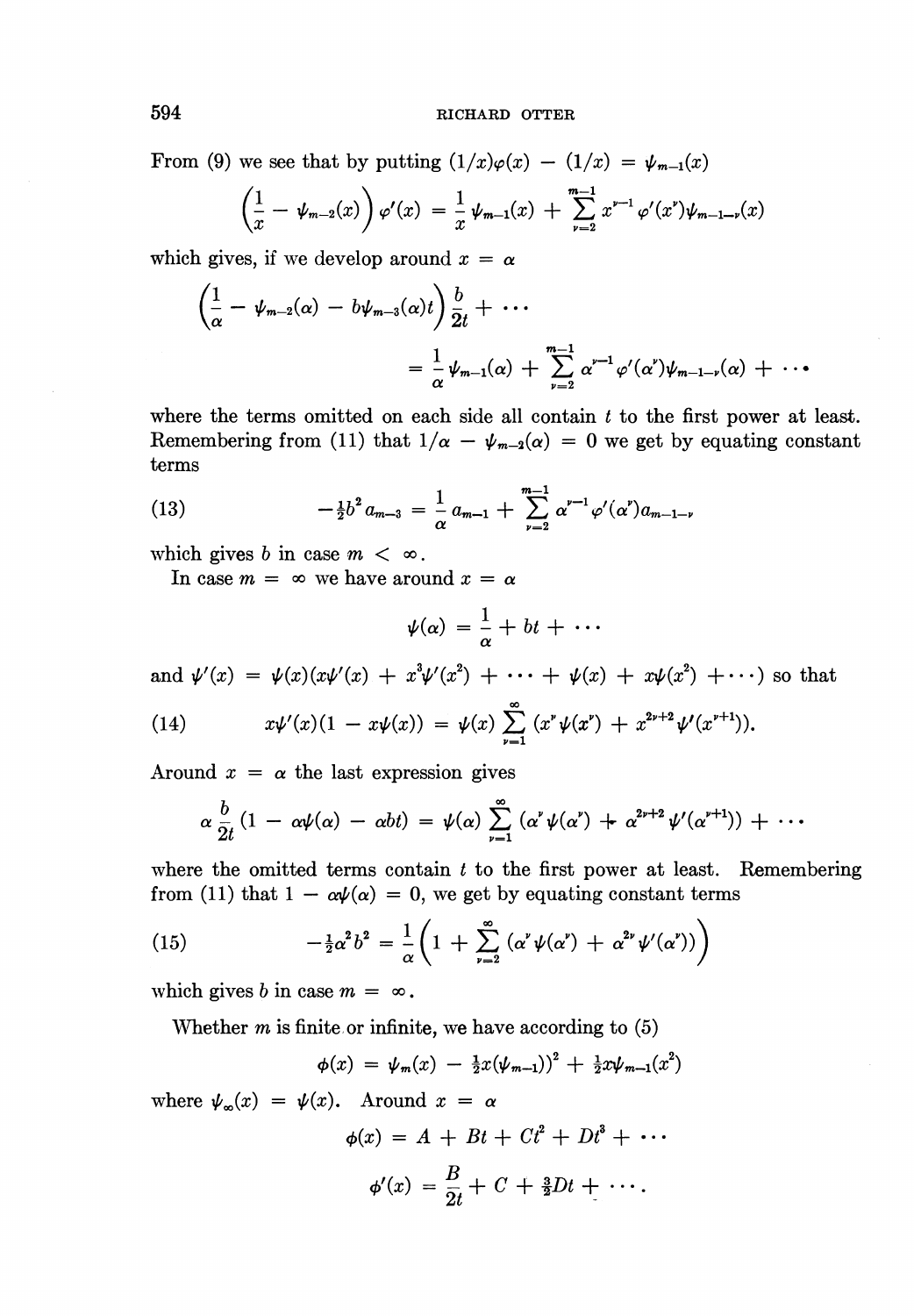If  $m < \infty$  we have the relation  $\psi_{m-1}(x) = (1/x)(\varphi(x) - 1)$  so that

$$
\frac{d}{dx}\left(x(\psi_{m-1}(x))^2\right) = \frac{d}{dx}\left(\frac{1}{x}\left(\varphi(x) - 1\right)^2\right) = 2\psi_{m-1}(x)\varphi'(x) - (\psi_{m-1}(x))^2.
$$

Hence,

$$
\phi'(x) = \sum_{\nu=1}^{m} x^{\nu-1} \varphi'(x^{\nu}) \psi_{m-\nu}(x) - \psi_{m-1}(x) \varphi'(x) + \frac{1}{2} (\psi_{m-1}(x))^2 + \cdots
$$

where all the terms omitted are analytic functions of  $x$  in the neighborhood of  $x = \alpha$ . Consequently,

$$
\phi'(x) = \frac{1}{2}(\psi_{m-1}(x))^2 + \sum_{\nu=2}^m x^{\nu-1} \varphi'(x^{\nu}) \psi_{m-\nu}(x) + \cdots
$$

which shows  $\phi'(x)$  is bounded as  $x \to \alpha$ , hence  $B = 0$ . We now compute  $\phi''(x)$ omitting all terms which are bounded at  $x = \alpha$ 

$$
\phi''(x) = \psi_{m-1}(x)\psi'_{m-1}(x) + \sum_{\nu=2}^{m} x^{\nu-1}\varphi'(x^{\nu})\psi'_{m-\nu}(x) + \cdots
$$
  

$$
= (\psi_{m-1}(x)\psi_{m-2}(x) + \sum_{\nu=2}^{m-1} x^{\nu-1}\varphi'(x^{\nu})\psi_{m-1-\nu}(x))\varphi'(x) + \cdots
$$
  

$$
= \left(\frac{1}{\alpha}a_{m-1} + \sum_{\nu=2}^{m-1} \alpha^{\nu-1}\varphi'(\alpha^{\nu})a_{m-1-\nu}\right)\frac{b}{2t} + \cdots.
$$

If we refer to (13) we see  $\phi''(x) = -\frac{1}{2}b^2 a_{m-3} \cdot b/2t + \cdots$  but on the other hand  $\phi''(x) = \frac{3}{4}D/t + \cdots$  so that

(16) 
$$
D = -\frac{1}{3} b^3 a_{m-3} \neq 0.
$$

In case  $m = \infty$  we get according to (5) by omitting terms which are analytic functions of x at  $x = \alpha$ 

$$
\phi'(x) = \psi'(x)(1 - x\psi(x)) - \frac{1}{2}(\psi(x))^2 + \cdots
$$

then using  $(14)$  we get

$$
\phi'(x) = \frac{1}{x}\psi(x)\sum_{\nu=1}^{\infty} (x^{\nu}\psi(x^{\nu}) + x^{2\nu+2}\psi'(x^{\nu+1})) - \frac{1}{2}(\psi(x))^2 + \cdots
$$

$$
= \frac{1}{2}(\psi(x))^2 + \frac{1}{x}\psi(x)\sum_{\nu=2}^{\infty} (x^{\nu}\psi(x^{\nu}) + x^{2\nu}\psi'(x^{\nu}))
$$

which shows  $\phi'(x)$  is bounded as  $x \to \alpha$ , hence  $B = 0$ . We now compute  $\phi''(x)$ , omitting all terms which are bounded at  $x = \alpha$ , giving

$$
\phi''(x) = \psi'(x) \left( \psi(x) + \frac{1}{x} \sum_{\nu=2}^{\infty} (x^{\nu} \psi(x^{\nu}) + x^{2\nu} \psi'(x^{2\nu})) \right) + \cdots
$$

so that

$$
\frac{3}{4}\frac{D}{t}+\cdots=\frac{b}{2t}\left(\frac{1}{\alpha}+\frac{1}{\alpha}\sum_{\nu=2}^{\infty}\left(\alpha^{\nu}\psi(\alpha^{\nu})+\alpha^{2\nu}\psi'(\alpha^{\nu})\right)\right)+\cdots.
$$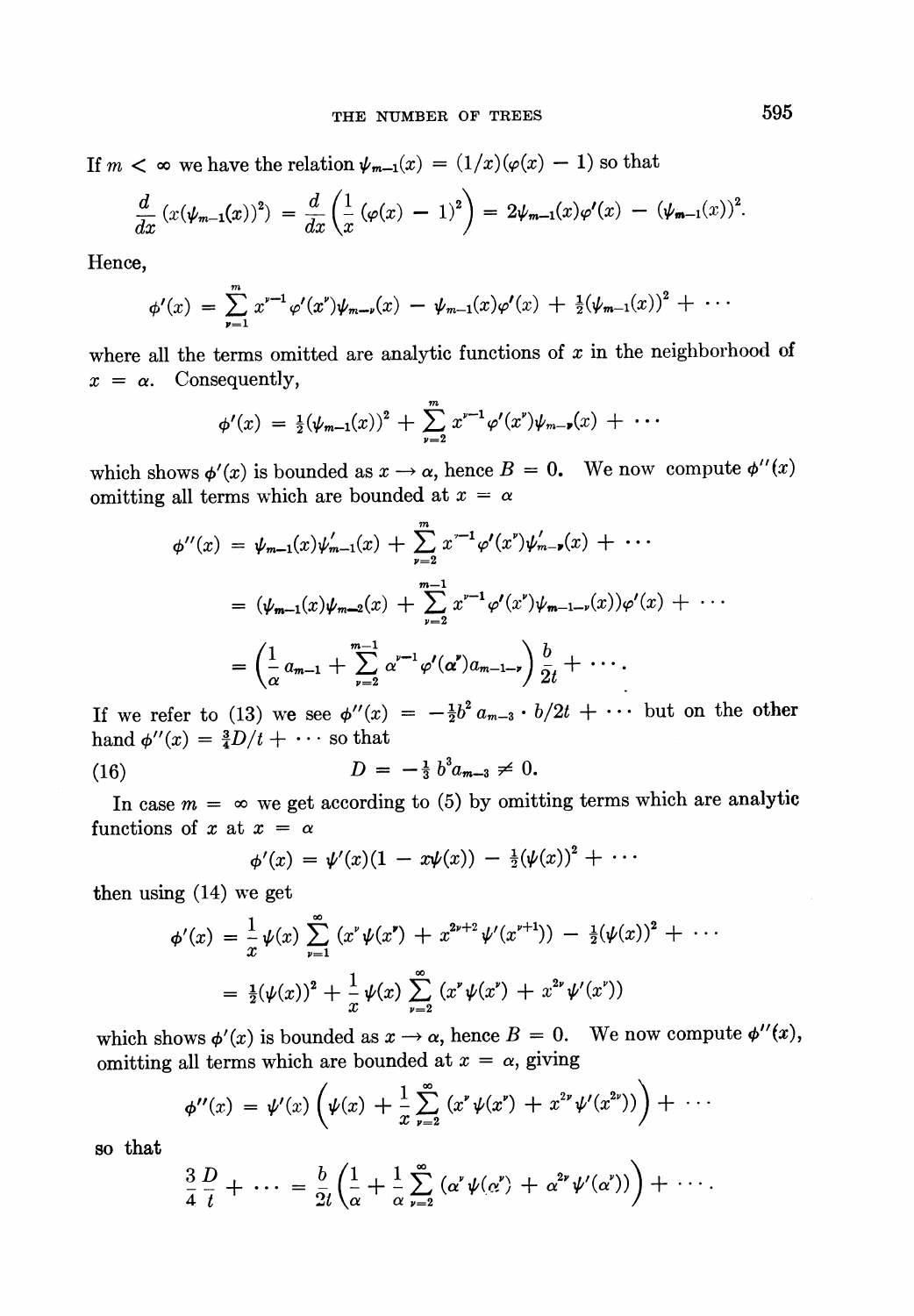If we refer to *(15)*we see

 $\frac{3}{4} \frac{D}{t} + \cdots = \frac{b}{2t} \left( - \frac{1}{2} \alpha^2 b^2 \right) + \cdots$ 

hence,

(17) 
$$
D = -\frac{1}{3}b^3\alpha^2 \neq 0.
$$

# Asymptotic Values of  $A_n$ ,  $A_n^{(r)}$  and  $T_n$

Inside the circular region of radius larger than  $\alpha$ , with a cut from  $x = \alpha$  we have for m finite or infinite

$$
\psi_r(x) = a_r + ba_{r-1} t + t^2 R(x)
$$

and for m finite

$$
\varphi(x) = a + bt + t^2 R(x)
$$
  

$$
\phi(x) = \phi(\alpha) + Ct^2 - \frac{1}{3}b^3 a_{m-3} t^3 + t^4 R(x)
$$

and for m infinite

$$
\psi(x) = a + bt + t^2 R(x) \n\phi(x) = A + Ct^2 - \frac{1}{3}b^3 \alpha^2 t^3 + t^4 R(x)
$$

where  $t = \sqrt{x - \alpha}$ ,  $A = \phi(\alpha)$ ,  $a_k = \psi_k(\alpha)$ , b is determined by (13) or (15), and  $a = \varphi(\alpha)$  or  $a = \psi(\alpha)$  according to whether m is finite or infinite and  $R(x)$  is in each case a regular function of  $x$  and is different for each function. If we now express the coefficients  $A_n$ ,  $A_n^{(r)}$ , and  $T_n$  by means of Cauchy's integral formula, taking for integration path a circle of radius  $r > \alpha$  lying inside the extended domain and running along the upper and lower lip of the cut, me obtain the following estimates :

for  $3 \leq m \leq \infty$ 

$$
A_n^{(r)} = \left| ba_{r-1}\left(\frac{\frac{1}{2}}{n}\right) \right| \alpha^{(3/2)-n} + O\left(\frac{\alpha^{-n}}{n^{5/2}}\right)
$$

for  $3 \leq m < \infty$ 

$$
A_n = \left| b \left( \frac{1}{n} \right) \right| \alpha^{(1/2)-n} + O \left( \frac{\alpha^{-n}}{n^{5/2}} \right)
$$

$$
T_n = \left| \frac{1}{3} b^3 a_{m-3} \left( \frac{3}{n} \right) \right| \alpha^{(5/2)-n} + O \left( \frac{\alpha^{-n}}{n^{7/2}} \right)
$$

for  $m = \infty$ 

$$
A_n = \left| b \left( \frac{\frac{1}{2}}{n} \right) \right| \alpha^{(3/2)-n} + O \left( \frac{\alpha^{-n}}{n^{5/2}} \right)
$$

$$
T_n = \left| \frac{1}{3} b^3 \left( \frac{\frac{3}{2}}{n} \right) \right| \alpha^{(9/2)-n} + O \left( \frac{\alpha^{-n}}{n^{7/2}} \right).
$$

596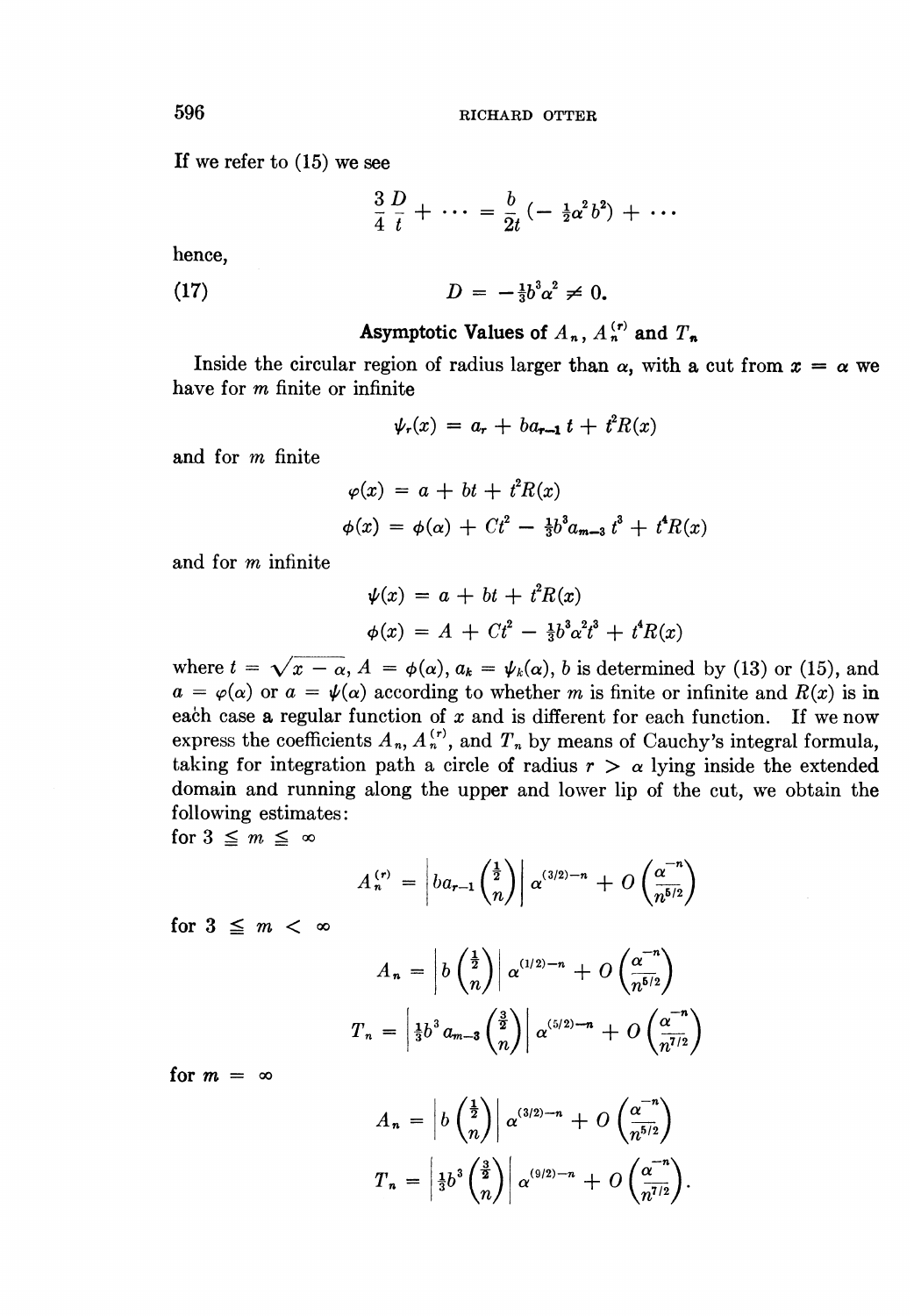Since

$$
\left| \left( \frac{\frac{1}{2}}{n} \right) \right| \sim \frac{1}{2\sqrt{\pi} n^{3/2}}, \qquad \left| \left( \frac{\frac{3}{2}}{n} \right) \right| \sim \frac{3}{4\sqrt{\pi} n^{5/2}}
$$

we get by putting  $|b| = \beta$ 

for 
$$
3 \leq M \leq \infty
$$
  
\n
$$
A_n^{(r)} \sim \frac{\beta a_{r-1} \alpha^{3/2}}{2 \sqrt{\pi}} \cdot \frac{\alpha^{-n}}{n^{3/2}}
$$
\nfor  $3 \leq m < \infty$   
\n
$$
A_n \sim \frac{\beta \alpha^{1/2}}{2 \sqrt{\pi}} \frac{\alpha^{-n}}{n^{3/2}}
$$
\nfor  $m = \infty$ 

$$
A_n \sim \frac{\beta \alpha^{3/2}}{2 \sqrt{\pi}} \frac{\alpha^{-n}}{n^{3/2}}
$$

$$
T_n \sim \frac{\beta^3 \alpha^{9/2}}{4 \sqrt{\pi}} \frac{\alpha^{-n}}{n^{5/2}}.
$$

## The Special Case  $m = 3$

In case  $m = 3$  the functional equation is of such a simple form that special methods yield the numbers  $\alpha$  and b more easily. As a matter of fact since (3) gives

(18) 
$$
\frac{1}{x}\varphi(x) - \frac{1}{x} = \frac{1}{2}\varphi(x^2) + \frac{1}{2}(\varphi(x))^2
$$

we get by substituting in (18)  $\mu(x) = 1 - x\varphi(x)$  or  $\varphi(x) = (1 - \mu(x))/x$ 

$$
\frac{1}{x}\frac{1-\mu(x)}{x}-\frac{1}{x}=\frac{1}{2}\frac{1-\mu(x^2)}{x^2}+\frac{1}{2}\frac{1-2\mu(x)+(\mu(x))^2}{x^2},
$$

which simplifies to the equation

(19) 
$$
\mu(x^2) = (\mu(x))^2 + 2x.
$$

This is a functional equation that has been studied in detail by Wedderburn (4).

Since we found that for any  $m \psi_1(x) = \varphi(x)$  and for *m* finite  $\psi_{m-2}(\alpha) = 1/\alpha$ we get, in case  $m = 3$ , that  $\varphi(\alpha) = 1/a$  and hence  $\mu(\alpha) = 0$ . Consequently,  $\mu(\alpha^2) = 2\alpha$ ,  $\mu(\alpha^4) = 6\alpha^2$ , etc. Assume we know the numbers  $c_0 = 2, c_1, c_2, \cdots$ ,  $c_{n-1}$  such that

$$
\mu(\alpha^{2^k}) = c_{k-1} \alpha^{2^{k-1}} \quad \text{for} \quad k \leq n
$$

then

$$
\mu(\alpha^{2^{n+1}}) = c_{n-1}^2 \alpha^{2^n} + 2\alpha^{2^n} = (c_{n-1}^2 + 2)\alpha^{2^n}.
$$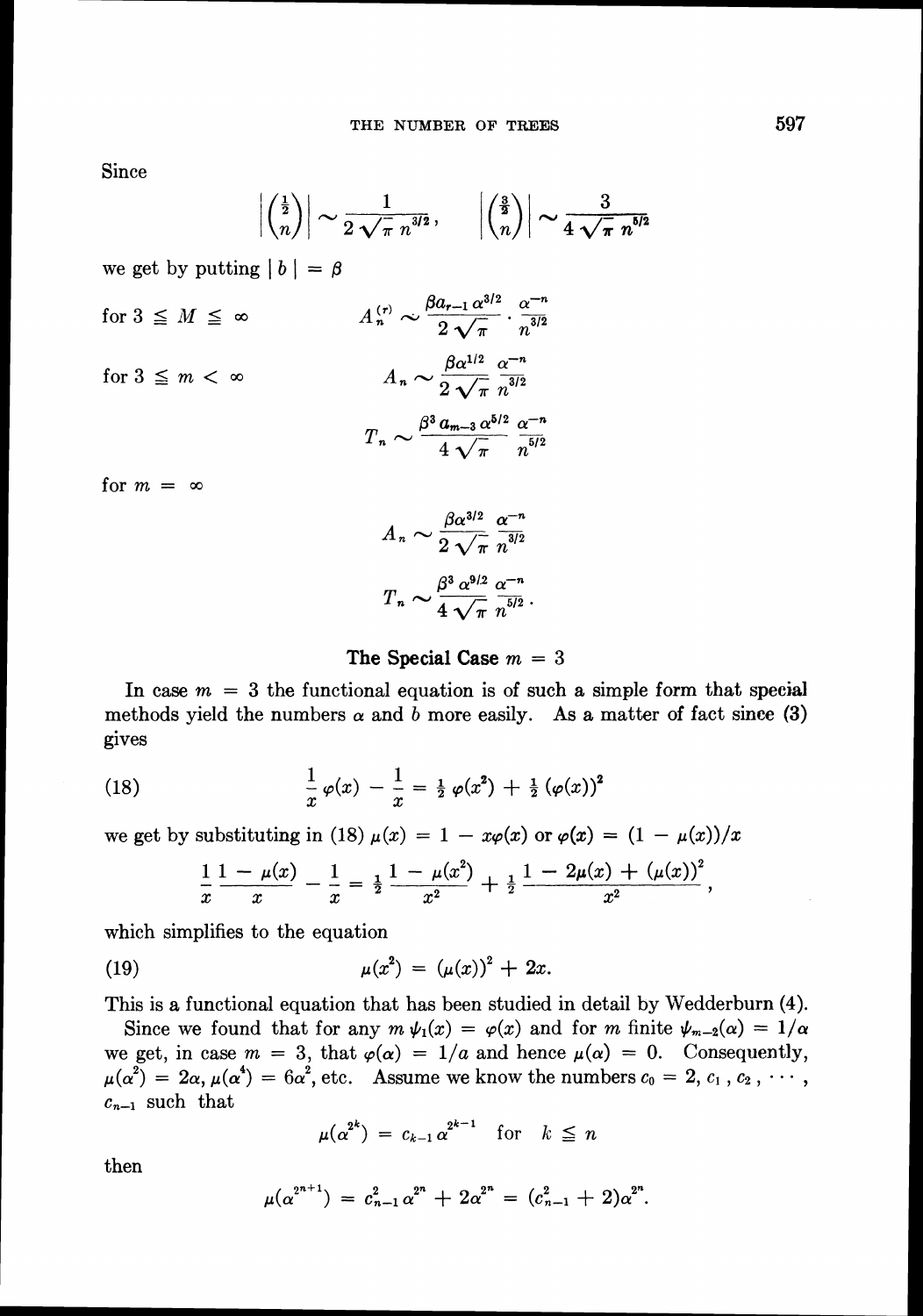Hence  $c_0 = 2$ ,  $c_n = c_{n-1}^2 + 2$  so that

$$
c_1 = 2, c_1 = 6, c_2 = 38, c_3 = 1446, c_4 = 2,090,918, \cdots
$$

Now  $\sqrt[2^n]{\mu(\alpha^{2^{n+1}})} = \alpha \sqrt[2^n]{c^n}$  and since  $\lim_{n \to \infty} \mu(\alpha^{2^n}) = \mu(0) = 1$  we see that Now  $\sqrt[2^n]{\mu(\alpha^{2^{n+1}})} = \alpha \sqrt[2^n]{c^n}$  and since  $\lim_{n=\infty} \frac{1}{\alpha}$ <br>  $\ln 1/\alpha = \lim_{n=\infty} \sqrt[2^n]{c_n}$ . Since  $\mu(\alpha^{2^{n+1}}) = 1 - \alpha^2$ *2*,  $c_1 = 0$ ,  $c_2 = 0$ ,  $c_3 = 1440$ ,  $c_4 = 2$ ,  $c_5 = 1440$ ,  $c_4 = 2$ ,  $c_6 = 1440$ ,  $c_4 = 2$ ,  $c_5 = 1440$ ,  $c_6 = 1440$ ,  $c_6 = 2$ ,  $c_7 = 2$ ,  $c_8 = 1440$ ,  $c_7 = 2$ ,  $c_8 = 2$ ,  $c_9 = 1 + 1$ *2*,  $c_1 = 6$ ,  $c_2 = 38$ ,  $c_3 = 1446$ ,  $c_4 = 2,090,918$ ,  $\frac{1}{2} = \alpha \cdot \sqrt[2]{c^n}$  and since  $\lim_{n \to \infty} \mu(\alpha^{2^n}) = \mu(0) = \frac{1}{n}$ , Since  $\mu(\alpha^{2^{n+1}}) = 1 - \alpha^{2^{n+1}} - \cdots$ <br>  $\sqrt[2^n]{\mu(\alpha^{2^{n+1}})} = 1 - \frac{\alpha^{2^{n+1}}}{2^n} - \cdots \approx 1 - \frac{1}{c_{n-$ 

$$
\sqrt[2^n]{\mu(\alpha^{2^{n+1}})} = 1 - \frac{\alpha^{2^{n+1}}}{2^n} - \cdots \cong 1 - \frac{1}{c_{n-1}2^n}
$$

so the error in putting  $1/\alpha = \sqrt[2^n]{c_n}$  is approximately  $1/(c_{n+1}2^n)$ .

 $\sqrt[2^n]{\mu(\alpha^{2^{n+1}})} = 1 - \frac{\alpha^{2^{n+1}}}{2^n} - \cdots \cong 1 - \frac{\alpha^{2^n}}{c^n}$ <br>
so the error in putting  $1/\alpha = \sqrt[2^n]{c_n}$  is approximately  $1/(c_n)$ <br>
Around  $x = \alpha$  we have  $\varphi(x) = (1/\alpha) + bt + \cdots$  so  $\mu(\alpha) - \alpha \cdot 1/\alpha - \alpha bt - \cdots$  hence  $-\alpha b = \lim_{x \to \alpha} \frac$ Around  $x = \alpha$  we have  $\varphi(x) = (1/\alpha) + bt + \cdots$  so  $\mu(x) = 1 - x\varphi(x) = 1$ 

$$
\frac{(\mu(x))^{2}}{x-\alpha}=\frac{\mu(x^{2})-2x}{x-\alpha}=-2+\frac{\mu(x^{2})-\mu(\alpha^{2})}{x-\alpha}
$$

 $-\alpha \cdot 1/\alpha - \alpha bt - \cdots$  hence  $-\alpha b = \lim_{x \to \alpha} \frac{\mu(x)}{\sqrt{x - \alpha}}$ . Now<br>  $\frac{(\mu(x))^2}{x - \alpha} = \frac{\mu(x^2) - 2x}{x - \alpha} = -2 + \frac{\mu(x^2) - \mu(\alpha^2)}{x - \alpha}$ <br>
because  $\mu(\alpha^2) = 2\alpha$ . Therefore  $\lim_{x \to \alpha} \frac{(\mu(x))^2}{x - \alpha} = -2 + 2\alpha\mu'(\alpha^2)$ <br>
see from (19)  $x\mu'(x^$ because  $\mu(\alpha^2) = 2\alpha$ . Therefore  $\lim_{x \to \alpha} \frac{(\mu(x))^2}{x - \alpha} = -2 + 2\alpha \mu'(\alpha^2)$ . Since, as we see from (19)  $x\mu'(x^2) = \mu(x)\mu'(x) + 1$  we get

$$
\alpha^{2^n} \mu'(\alpha^{2^{n+1}}) = 1 + c_{n-1} \alpha^{2^{n-1}} \mu'(\alpha^{2^n})
$$
  
= 1 + c\_{n-1} + (c\_{n-1}c\_{n-2}) + \cdots (c\_{n-1}c\_{n-2} \cdots c\_0 \alpha \mu'(\alpha^2))

hence

$$
-\alpha\mu'(\alpha^2) = \frac{1}{c_0} + \frac{1}{c_0 c_1} + \frac{1}{c_0 c_1 c_2} + \cdots
$$

so that

$$
\lim_{x=\alpha}\frac{(\mu(x))^2}{x-\alpha} = -2 - \frac{2}{c_0} - \frac{2}{c_0c_1} - \cdots = -3 - \frac{1}{c_1} - \frac{1}{c_1c_2} - \cdots.
$$

Now *b* is pure imaginary and should have positive imaginary part because  $\varphi(x)$ is monotonic increasing as  $x \rightarrow \alpha$  along the real axis. Consequently,

$$
-\alpha b = \lim_{x \to \alpha} \frac{\mu(x)}{\sqrt{x - \alpha}} = -\sqrt{-3 - \frac{1}{c_1} - \frac{1}{c_1 c_2} - \cdots}.
$$

Using these methods and putting  $1/\alpha = \sqrt[2^4]{2090918}$  we obtain easily

 $\alpha = 0.4026975$  $\beta = 6.1603212.$ 

The following table has been prepared to show how the asymptotic values for **A,** and **T,**agree with those obtained by actual count using the recursion formulas for the special cases  $m = 4$  and  $m = \infty$ . The asymptotic value for  $A_n$  is denoted by  $\tilde{A}_n$ , similarly for  $T_n$ . The data in the case- $m = 4$  were taken from the